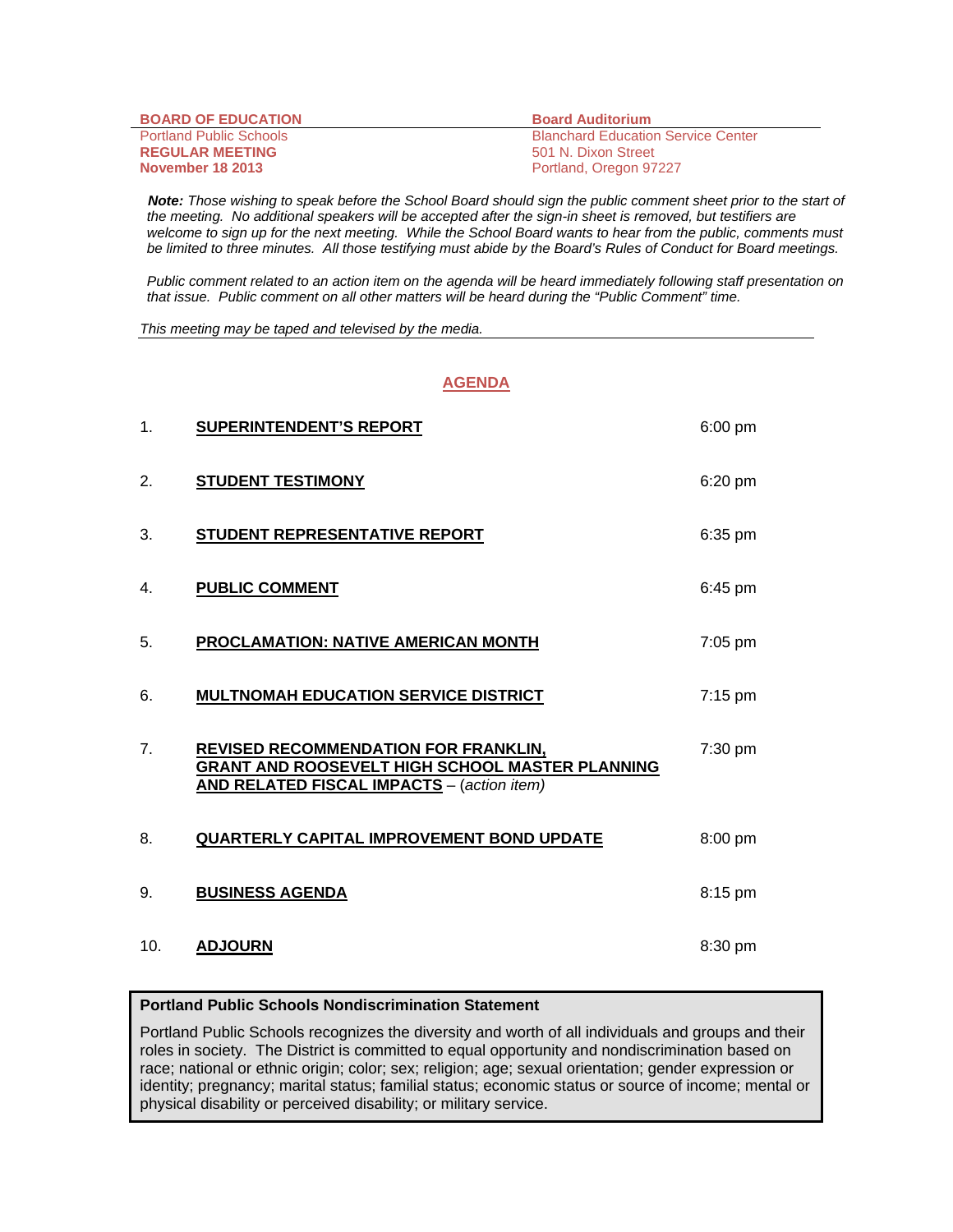# **NATIONAL NATIVE AMERICAN HERITAGE MONTH, 2013**

# **A PROCLAMATION BY THE PORTLAND PUBLIC SCHOOLS BOARD OF EDUCATION**

Portland Public School District recognizes the month of November as National Native American Heritage Month. We recognize the American Indian and Alaska Native members of our community and importance of including and honoring the stories, experiences, and expertise of American Indians throughout the school year.

Portland has the ninth largest American Indian and Alaska Native population in the United States (MSA, US 2000 Census). The Portland Urban Native community is descended from more than 380 tribes (Making the Invisible Visible, OHSU). We acknowledge that the land on which every Portland Public School building, office, playground and sport field is located are the traditional lands of the Multnomah, Clackamas, Chinook, and Molalla, along with other tribes.

We honor the contributions, past and present, of the nine federally recognized tribes of Oregon: The Burns Paiute, Confederated Tribes of the Coos, Lower Umpqua and Siuslaw Indians, Grand Ronde, Siletz, Umatilla, Warm Springs, Coquille, Cow Creek Band of Umpqua Indians, and the Klamath tribes.

We are grateful for the gifts of the Native Community which exist in partnership with native programs serving young children in pre-kindergarten to high school graduates transitioning to college. Additionally, institutions of higher education include teaching programs which provide the platform for talented American Indian and Alaska Native students to receive education and teacher training to become proficient educators for upcoming generations.

Work within the PPS Title VII Indian Education Program provides supplementary education and cultural support each year to more than 900 students who represent over 100 United States tribes. During the month of November we acknowledge the contributions of the American Indian and Alaska Native students, families, elders, staff and community for the gifts and talents they bring to our larger school community.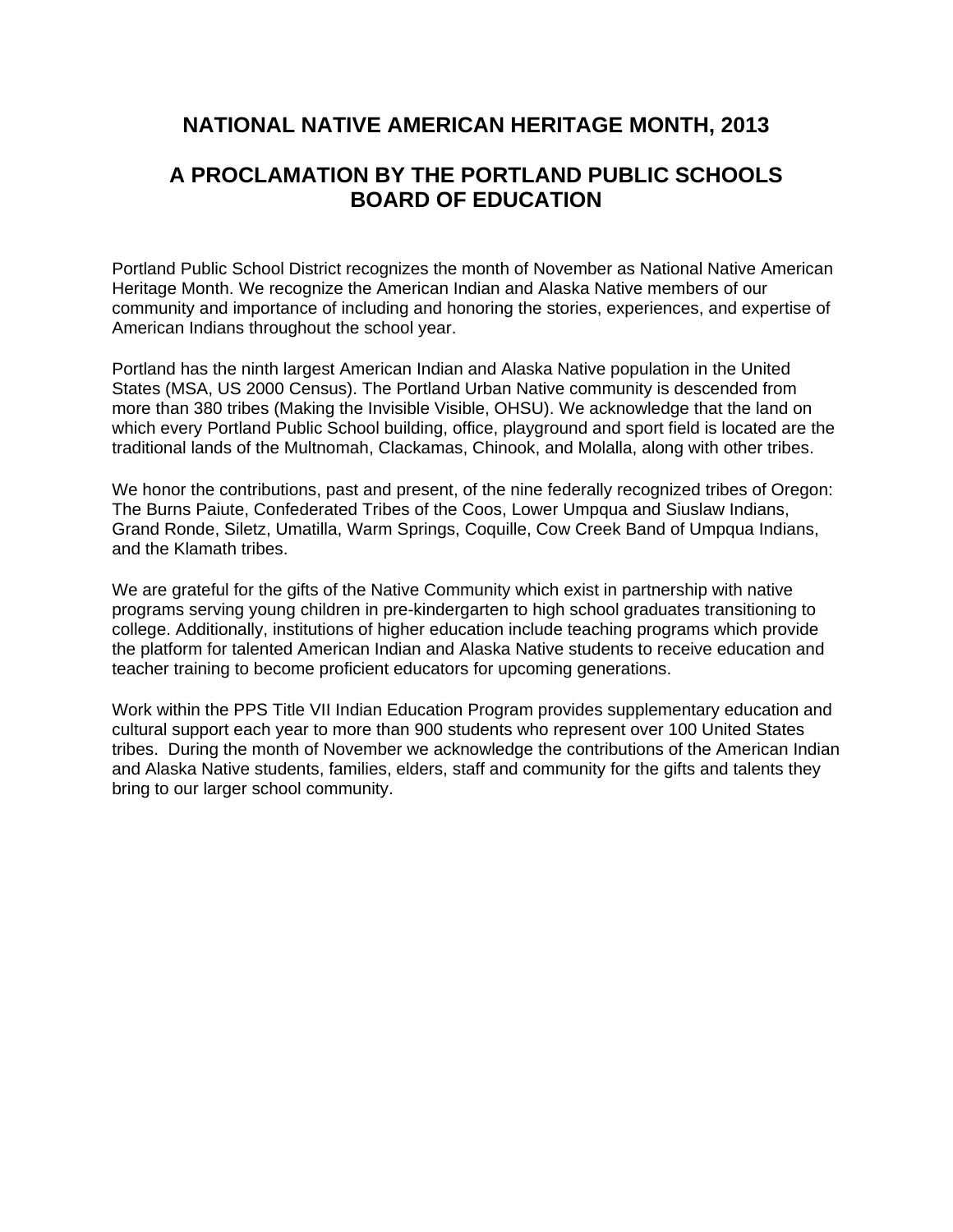

# **MEMORANDUM**

| Date:    | November 18, 2013                                                       |
|----------|-------------------------------------------------------------------------|
| To:      | Members of the Board of Education                                       |
| From:    | Jim Owens, Executive Director, Office of School Modernization           |
| Thru:    | C.J. Sylvester, Chief Operating Officer                                 |
| Subject: | Recommended Building Program Size for FHS, GHS & RHS Master<br>Planning |

During the November 12<sup>th</sup>, 2013 Board meeting, staff presented recommendations to revise FHS, GHS and RHS student capacities as part of master planning phase work. Included in the staff recommendations was a draft resolution which is expected to be acted upon during the November  $18<sup>th</sup>$  Board meeting.

Board members requested additional information from staff on the recommendations as follows:

- Present updated student enrollment including existing enrollment and projections
- Provide cost information at each high school adding 4,000 square feet to the total building size to accommodate increased enhanced elective space.
- Present schematic level sketches that depict what CTE spaces may look like

During the Board meeting staff will present the above information and be prepared to respond to any questions or comments.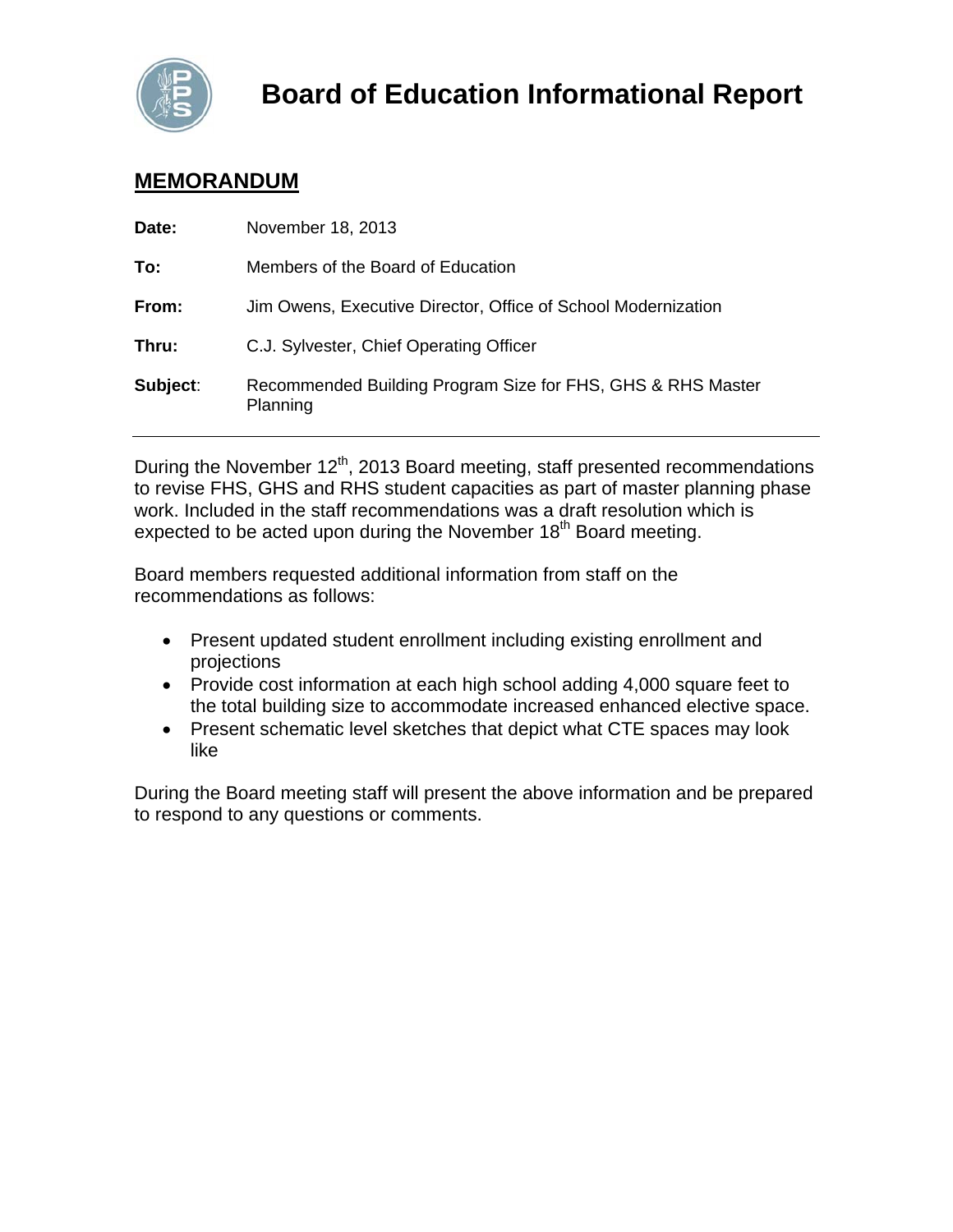

**Board Meeting Date**: **Executive Committee Lead**: November 12, 2013 C.J. Sylvester, Chief Operating Officer

**Department**: **Presenter/Staff Lead**: Operations C.J. Sylvester, Chief Operating Officer Jim Owens, Executive Director, OSM

**Agenda Action**: Resolution

**SUBJECT: Revised Staff Recommendation for Franklin, Grant and Roosevelt High School Master Planning and Related Fiscal Impacts**

# **BRIEF SUMMARY AND RECOMMENDATION**

Following significant efforts on the part of project staff and the high school architectural/engineering design teams, staff is proposing revisions to enrollment capacities, building area programs, and project budgets for the Franklin, Grant and Roosevelt full modernization projects.

Staff is proposing the district:

- Build Franklin and Grant High Schools to accommodate enrollment capacities of 1,700 students,
- Build Roosevelt High School to accommodate common area capacity for 1,700 students and classrooms for 1,350 students while master planning for a subsequent phase for an additional 350 students,
- Extrapolate school sizes from a revised draft Comprehensive High School Education Specification Area Program,
- Revise the total budget for the *three* schools from \$247 million to \$257 million using available bond reserve funds, and
- These changes leave intact the original bond program's \$220/s.f. for building hard construction costs prior to escalation being applied.

The bond program reserve was established in order to accommodate changes such as the ones proposed without impacting other bond project scopes and budgets.

Staff is seeking Board authorization to proceed with recommended enrollment capacities and area programs while acknowledging related fiscal impacts for these *three* high schools. Actual project-level budgetary adjustments will be accomplished as part of

Carole Smith

**Reviewed and Approved by Superintendent**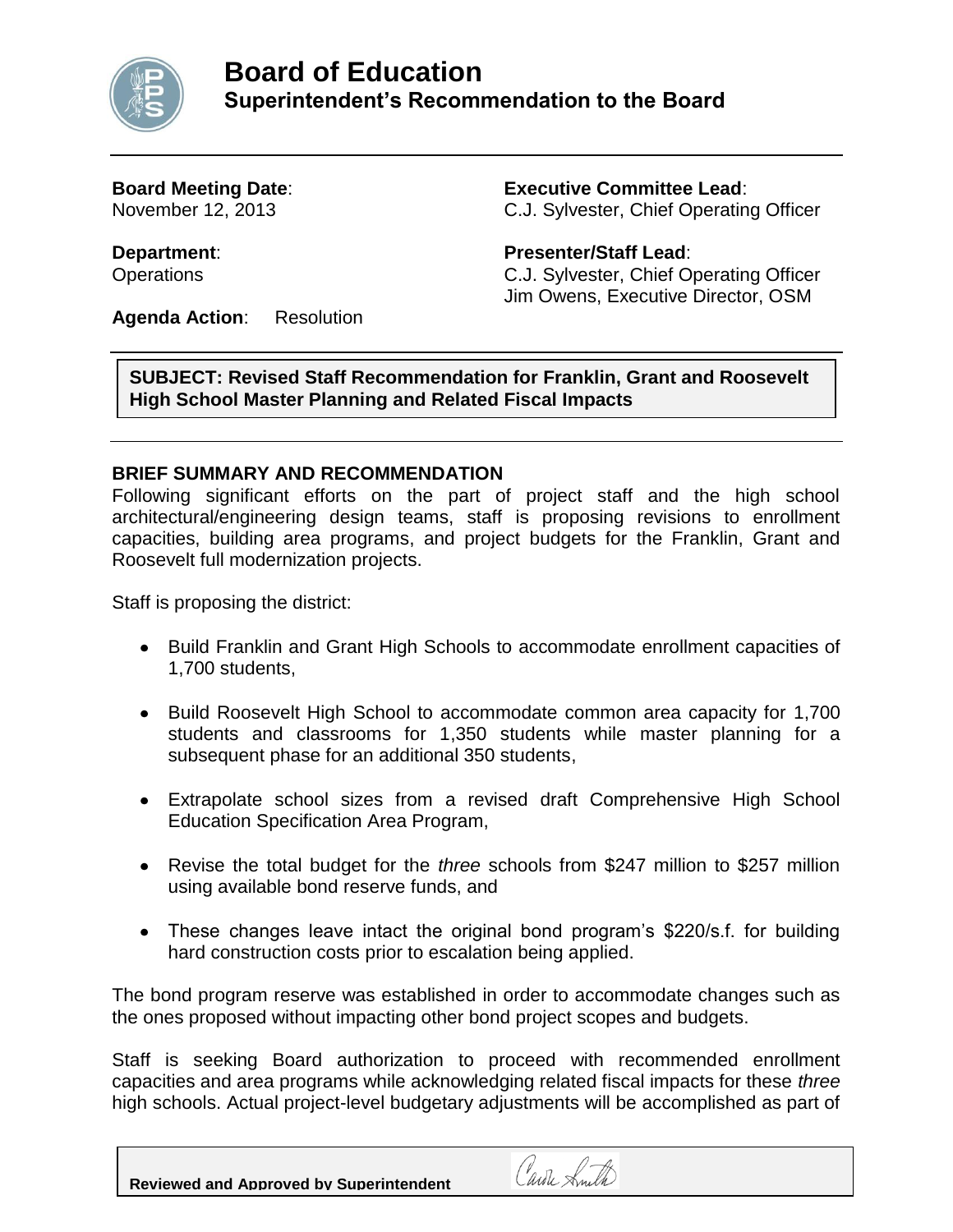the Board approval of schematic designs, currently scheduled for March 2014 for Franklin and Roosevelt High Schools.

## **BACKGROUND**

At the Board's regular meeting of September 23, 2013, staff recommended (Attachment C) adopting an increased building program area, increased capacity for enrollment at two of the three high schools, all at a reduced cost per square foot for construction.

At that time, two design teams (DOWA-IBI at Franklin and Bassetti Architects at Roosevelt) initiated community master planning design efforts. Based on their very preliminary findings, staff requested the Board take no action until further site-specific review and evaluation was accomplished.

Initial assessments, evaluations and surveys are being developed as follows: topographic, utilities, mechanical (HVAC and plumbing), electrical, structural (including seismic), building envelopes and windows, geotechnical borings, soil testing, tree surveys, and 3-D massing studies for density review at Franklin. The Franklin project staff and design team further consulted with the State Historic Preservation Office (SHPO) about massing and density issues.

Results of these initial evaluations caused staff and the design teams to work extensively to determine the best composition of building program area, enrollment capacity and construction costs to benefit the district and its students given the resources of the 2012 bond. The bond resources are limited and changes to enrollment capacities create a dynamic where those resources must be stretched in order to accommodate this change in work scope.

- 1. Enrollment capacity increases at the Franklin site, which for purposes of this discussion should be considered equivalent to likely issues to be encountered at the Grant site due to similar site constraints, gave rise to the following consideration:
	- a. Density: Three floors of classrooms to support 1,700 students is a bit oversized on Woodward Street given the neighborhood context. However, to take these new classroom wings to a capacity for 2,000 students as previously discussed on September 23, 2013, we would go to a fourth floor which overwhelms the existing historic structure. The option of using additional perpendicular extensions ("L" shaped wings) at lower heights was considered and discarded as they obscure the historic view and current and proposed main entry on Woodward Street.
		- 1) When working with historic structures, the intent is to minimize adverse impacts to the site and its neighborhood context.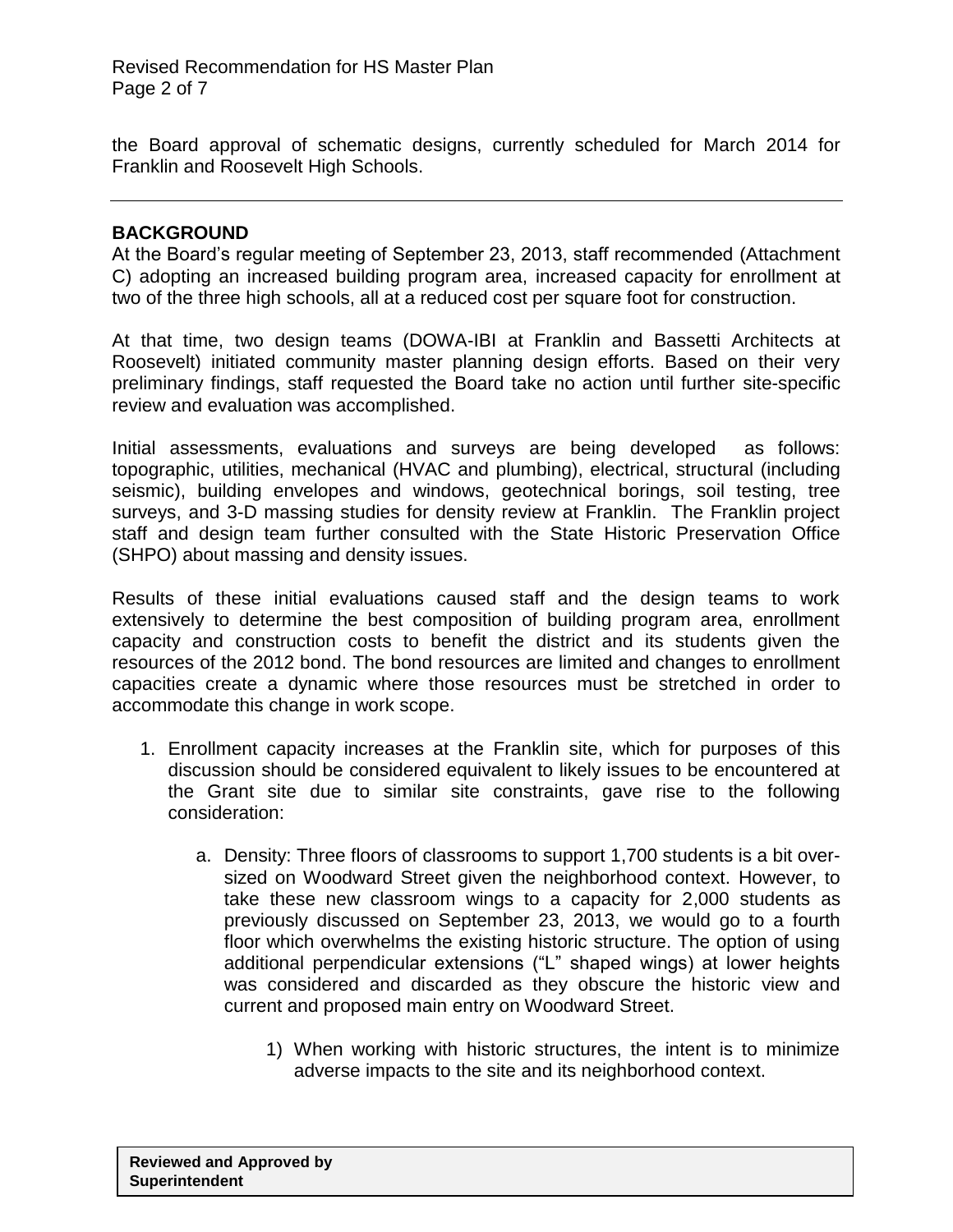- 2) With three story and large volume (e.g. theater and gym) spaces, it will be important to consider stepping down each building's mass when they are adjacent to the street.
- 2. The Board adopted High School System Design (Resolution No. 4236) endorsed "enrollment parity across our community comprehensive high schools in order to ensure a consistent range in the number of students enrolled at each high school and as a result, the ability to offer an effective core program."

The 2010 High School System Design Recommendations state that "schools at 1,300 will have more flexibility to meet the diverse interest of students within the elective arena."

The above referenced authorizing resolution further speaks to "enrollment and transfer policy and practice that ensures the stability necessary to provide enrollment parity."

The District is currently engaged in a thorough examination and review of its enrollment and transfer policies. The outcome is intended to be recommendations that will be followed by district-wide analysis and adjustment of school boundaries.

Consistent with these stated intentions and further considering the City of Portland's 2013 Growth Scenarios Report, it is incumbent upon the District to maximize the use of the 2012 bond resources to fund high school capacities consistent with past action(s) and intended, future boundary reviews and adiustments.

The 2012 bond is not, and was never intended to be, a stand-alone resource. When combined with the current enrollment and transfer policy review and the intention of future bond measures to address the full modernization of the six remaining high schools, it can be maximized to influence and begin to scale up for anticipated future enrollments. Providing parity as described above becomes an influencing factor in the staff recommendation.

- 3. The site evaluations have further provided information as regards the nature, extent and cost implications of working with existing historic structures on tight urban in-fill sites, rather than the green field sites more likely to be found in suburban areas.
- 4. Having two very accomplished design teams further collaborate on the draft High School Education Specification Area Program has also created efficiencies in space utilization and a Revised Draft High School Area Program (Attachment B) that has assisted in allowing us to balance enrollment capacity. This is helpful in several ways as it reduces the required square feet to deliver program.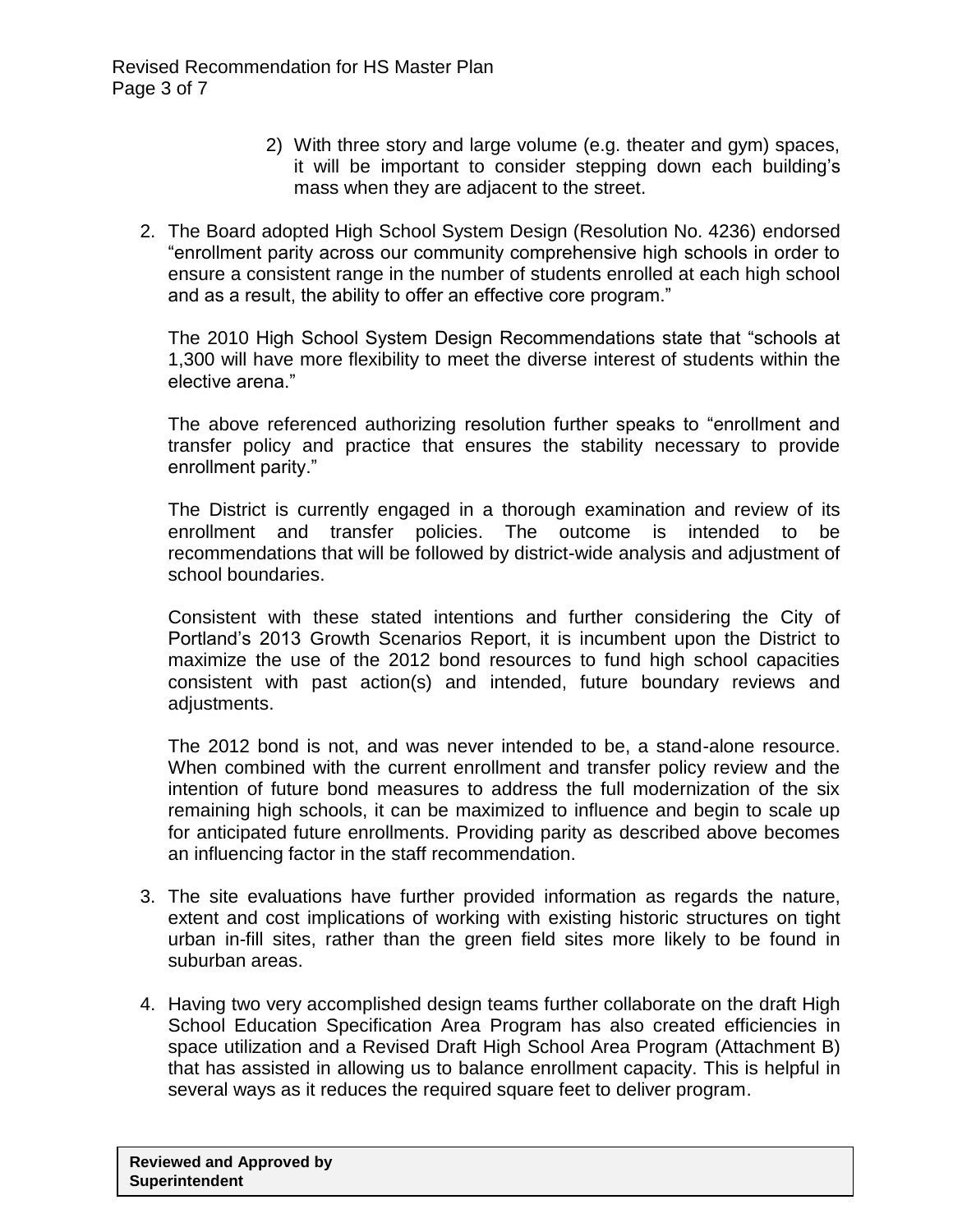Revised Recommendation for HS Master Plan Page 4 of 7

- 5. Enhanced elective space in the existing comprehensive high schools varies from school to school. Due to other program requirements of the comprehensive high schools the amount of space dedicated to the enhanced electives in the Education Specification is limited to 6,000 s.f. Adding more of this space in comprehensive high schools would increase scope and budgets beyond what staff is recommending.
- 6. The extrapolation model used to take the revised area program to a larger capacity (from 1,500 to 1,700) is now being accomplished manually based on individual recalculation of certain student spaces rather than on the previous gross square foot per student calculation.

# **RELATED POLICIES / BOARD GOALS AND PRIORITIES**

- 1. 8.80.010-P High Performance Facility Design, Adopted: 6/1971, Amended: 8/12/2002.
- 2. Resolution No. 4608 (May 29, 2012) Resolution to Adopt the Superintendent's Recommended Update of the PPS Long Range Facilities Plan
- 3. Board Resolution No. 4624 (July 9, 2012) Development of a General Obligation Bond Ballot Measure and Explanatory Statement for the November 6, 2012 Election
- 4. Resolution No. 4800 (September 9, 2013) Resolution to Adopt the Educational Facility Vision as part of the District-wide Educational Specifications.

# **PROCESS / COMMUNITY ENGAGEMENT**

In December 2011 the Superintendent convened a 36 member Long-Range Facility Plan Advisory Committee to recommend a 10-year Long-Range Facility Plan (Plan). The committee represented a broad cross-section of the community including representatives of parents, students, PAT, PTA, unions, business interests, design and construction professionals, and neighborhood associations. The Committee held a total of 9 meetings as a whole and 5 subcommittee meetings. The Board ultimately adopted the Plan on May 29, 2012.

Further, PPS staff provided a series of opportunities for community members to engage between January and March of 2012 in Buildings & Learning 101 sessions held across the district. There were also topic specific, expert panel discussions on seismic, universal access and historic issues.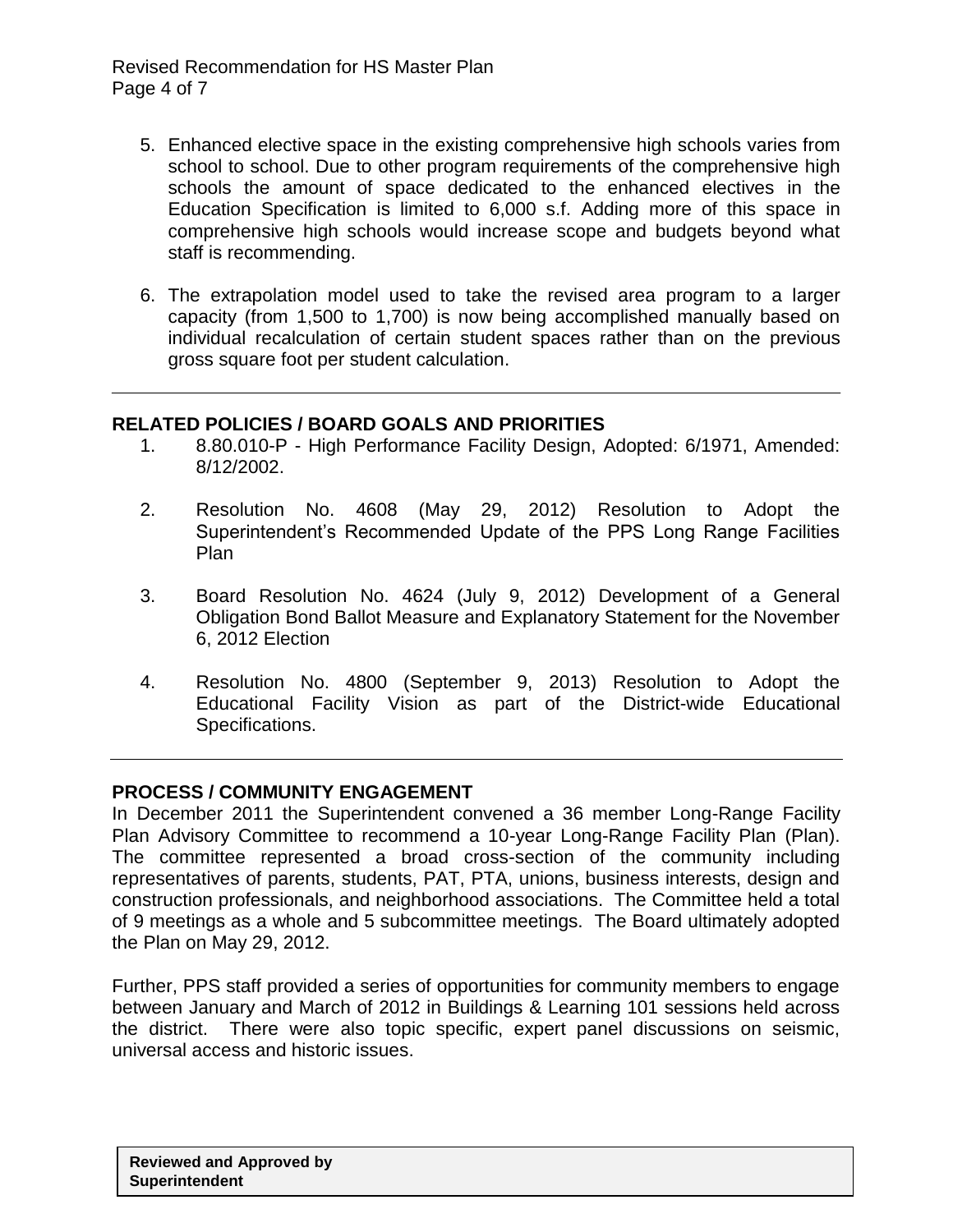The Superintendent convened a Bond Development Committee (BDC) of about 24 people in May 2012. This group again represented a broad cross-section of the community and included a number of Plan Committee members who were very committed to pursuing implementation of Plan capital recommendations. Ultimately, four (4) potential ballot measure options were presented for discussion purposes at three district-wide public workshops in May 2012.

The Board of Education then reviewed the community developed options and held public hearings in June and July of 2012 finalizing the capital bond ballot measure and explanatory statement in August 2012.

PPS voters supported the capital bond ballot measure with 66% majority in November 2012.

The Education Specification process began with the assistance of a 32 member Executive Advisory Committee that helped develop a community engagement process for the entire project. The project team engaged 16 groups and organizations in the spring of 2013. Key themes from these conversations were developed for the Facilities Vision Summit on May 28, 2013 and presented to attendees representing participants in the community conversations. The Board of Education adopted the Education Facilities Vision on September 9, 2013.

The Franklin and Roosevelt Design Advisory Groups (DAGs) met on November 6<sup>th</sup> and 5<sup>th</sup>, respectively, and were briefed on the revised staff recommendation regarding capacity changes at those meetings. The three impacted high school principals as well as the Bond Accountability Committee chair were individually briefed on this issue. Our Portland Our Schools were further provided with draft documents for their information.

# **ALIGNMENT WITH EQUITY POLICY IMPLEMENTATION PLAN**

Policy Goal A: "The District shall provide every student with equitable access to high quality and culturally relevant…facilities…, even when this means differentiating resources to accomplish this goal."

Policy Goal F: "The District shall create welcoming environments that reflect and support the racial and ethnic diversity of the student population and community. In addition, the District will include other partners who have demonstrated culturally specific expertise—including governmental agencies, non-profit organizations, businesses, and the community in general—in meeting our educational outcomes."

One criteria for identifying 2012 high school bond projects included the use of free and reduced lunch percentages. Franklin =  $55\%$  Roosevelt =  $75\%$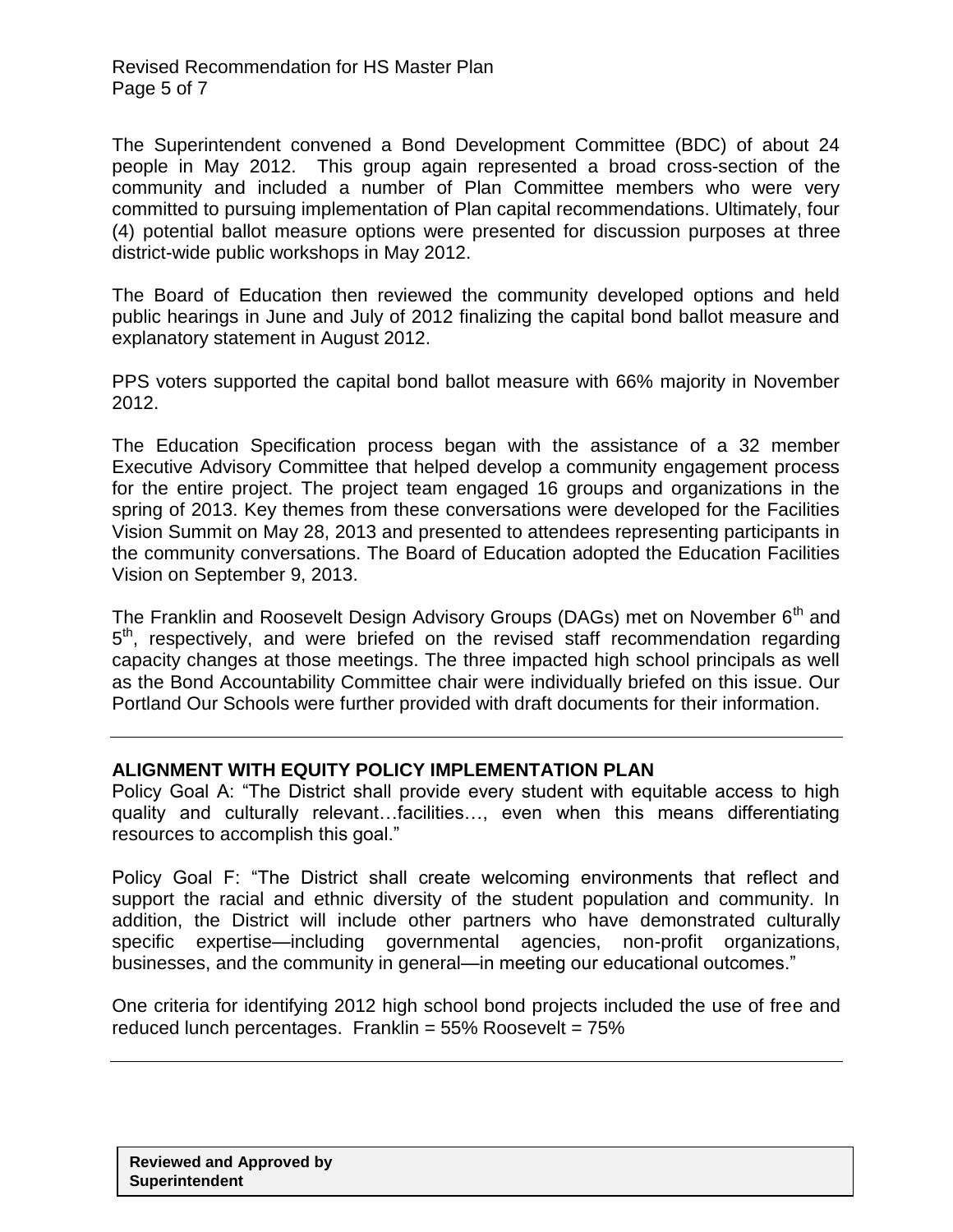# **BUDGET / RESOURCE IMPLICATIONS**

The cost estimates upon which the District's capital bond budgets were developed used a conceptual planning capacity of 1,500 students (identified in the District's 10-year Long-Range Facility Plan) for Franklin and Grant High Schools. The bond budget target enrollment used for Roosevelt High School common areas was 1,500 with classrooms for 1,200. Costs were identified as of the second quarter of 2012 for the November 2012 ballot measure.

For the three high schools, the conceptual scope identified total project costs for the three high schools at \$247 million. Staff is proposing to add \$10 million of the \$20 million bond reserve for a revised total of \$257 million for the proposed three high school full modernization projects -- which are the centerpiece of the 2012 capital bond program.

Further, escalation (construction inflation index) must be applied from the second quarter of 2012 to the mid-point of each project's construction timeline. Escalation is estimated in the range of \$21 million for the three high schools and is available from the bond's \$45 million escalation contingency, established for this purpose.

The bond reserve of \$20 million is separate and apart from each high school's project contingency and the above-noted escalation contingency. Under the staff recommendation, each project contingency remains to ensure adequate funds during construction for unanticipated events and conditions. The bond reserve is reduced by \$10 million for a remaining bond program level reserve of \$10 million.

Staff is proposing the Board of Education support changes in building capacities understanding that in March of 2014, at the end of the schematic design phase for the first two high schools, the Board will need to allocate approximately \$10 million from the bond program reserve to support all *three* high school full modernization projects.

# **NEXT STEPS / TIMELINE / COMMUNICATION PLAN**

The design teams for Franklin and Roosevelt High Schools were selected through a formal, competitive procurement process. The first community-wide public input sessions were held Saturday, September 21. The second community-wide public input sessions were held on October 19 (Roosevelt) and October 26 (Franklin) where input from the first workshop and DAG meetings was synthesized into several master planning options for each site.

There was extensive outreach for these meetings in multiple languages and settings that will continue through the schematic design phase of each project this winter.

The project DAGs have been meeting since summer 2013 and toured Seattle schools in August. Local tours were scheduled for this fall.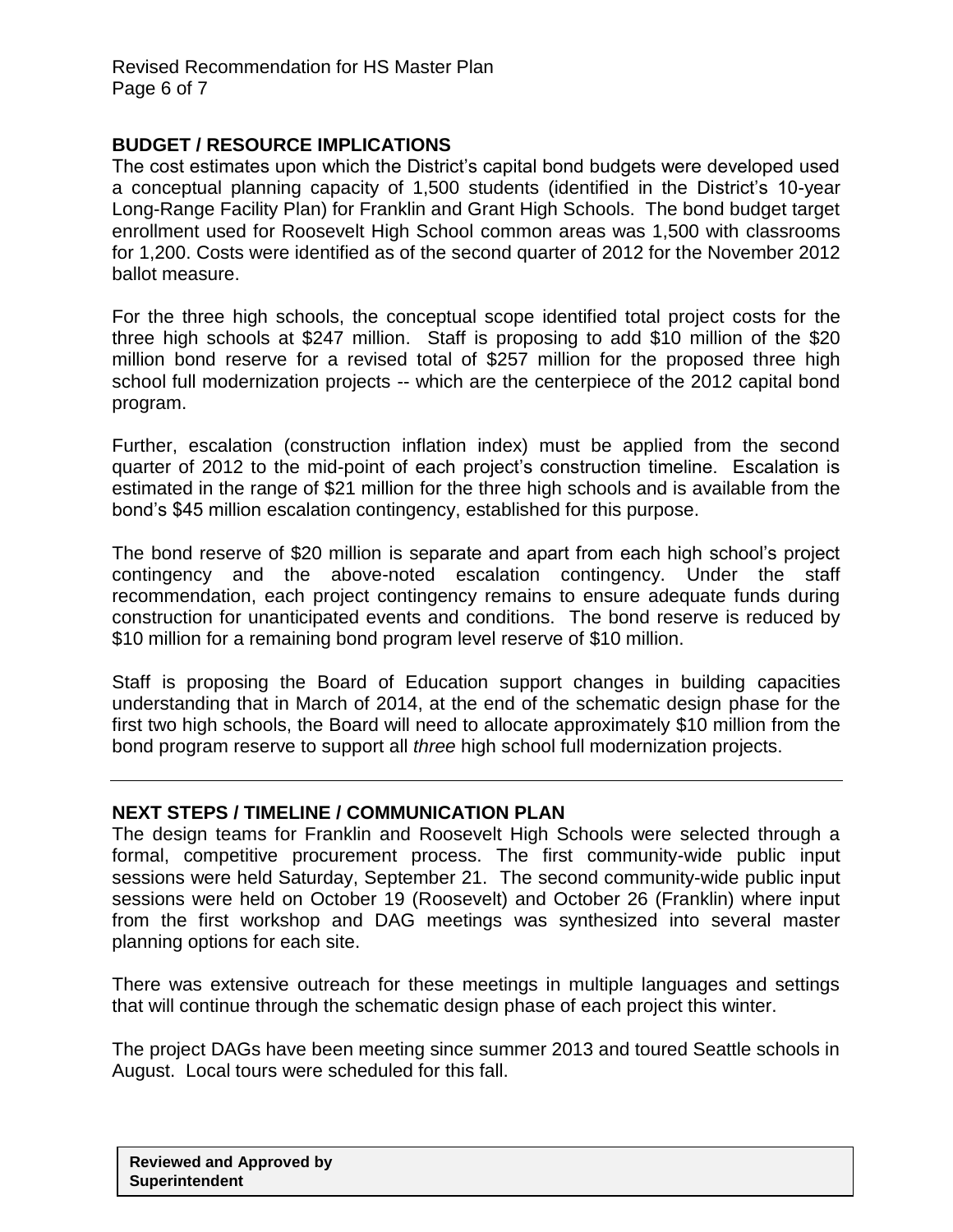The next step is Board action on capacity and budget to allow a preferred option at both the Franklin and Roosevelt sites to emerge. The preferred option for each school will then be hosted at a public Open House before being finalized and brought before the Board December 2 for review, with adoption proposed for December 9, 2013.

With these Board actions, Franklin and Roosevelt can remain on schedule for opening in September 2017

# **OTHER OPTIONS**

Other options include:

- 1. Implement the original, conceptual project area program and budget. Using PSU enrollment projections, boundary adjustments would be necessary under this option for both Franklin and Grant High Schools prior to their re-opening in 2017 and 2019, respectively, to maintain enrollment at or under 1,500 students.
- 2. Accept the staff recommendation to build Franklin and Grant High Schools to accommodate enrollment capacities of 1,700 students. Build Roosevelt High School to accommodate an enrollment capacity of 1,500 students (both common areas and classrooms). This option is effectively cost neutral with the staff recommendation.

# **ATTACHMENTS**

- Attachment A: Draft Resolution "Authorizing Franklin, Grant and Roosevelt High School Full Modernization Building Capacities as Part of the 2012 Capital Bond Program and Acknowledging Related Impact on the Bond Program Reserve."
- Attachment B: Staff memo Revised draft PPS Comprehensive High School Area Program synopsis dated October 31, 2013
- Attachment C: Superintendent's Recommendation to the Board "Recommended Building Program Size for Franklin, Grant and Roosevelt HS Master Planning and Related Fiscal Impacts" dated September 23, 2013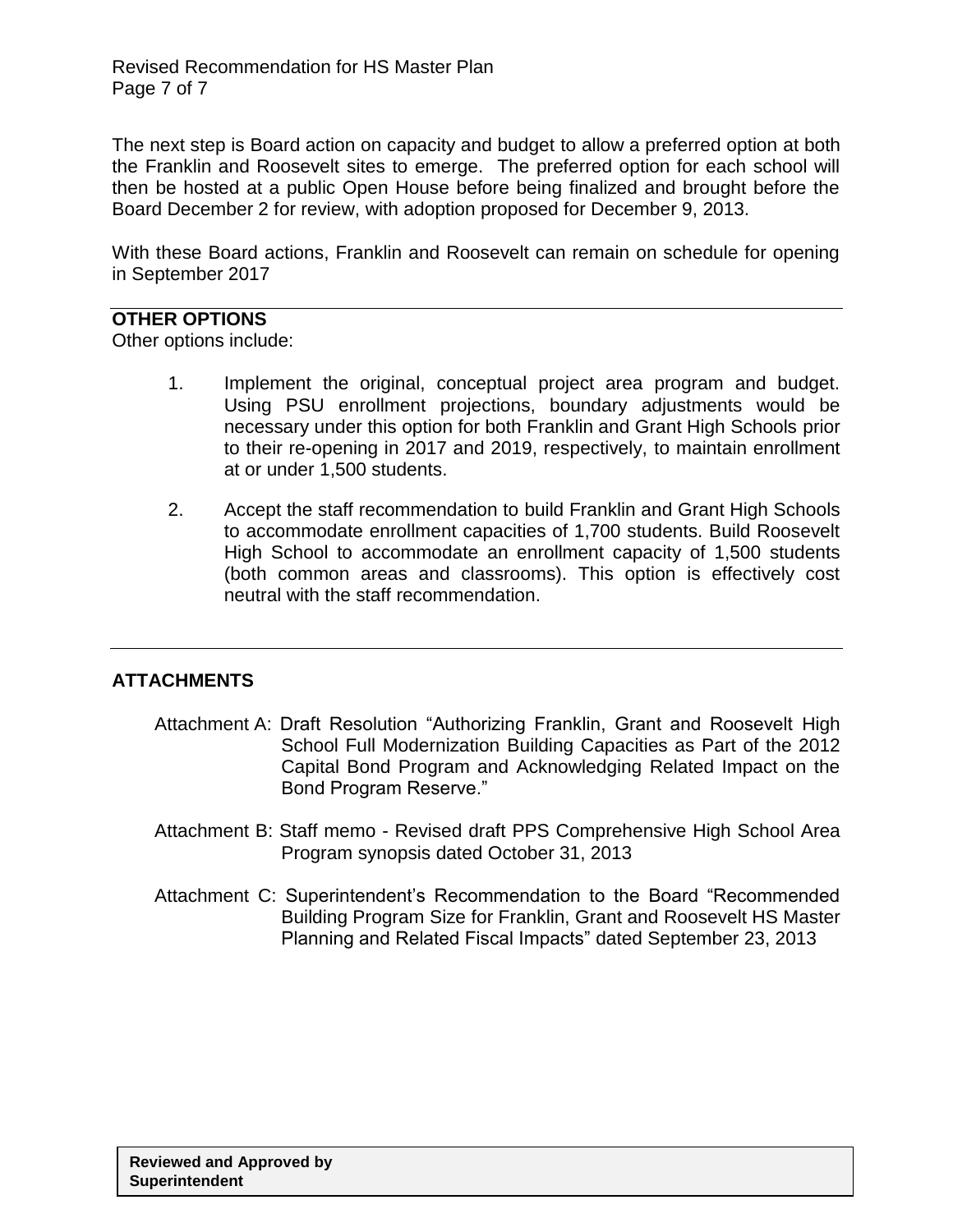# **ATTACHMENT B**



**Office of School Modernization** 501 North Dixon Street • Portland, OR 97227 Phone: (503 916-3510) Fax: (503) 916-3253

## **M E M O R A N D U M**

To: C.J. Sylvester, Chief Operating Officer Jim Owens, Executive Director, Office of School Modernization

From: Paul Cathcart, Project Manager

Date: October 31, 2013

Re: Revised PPS Comprehensive HS Area Program

A draft of the Educational Specification (Ed Spec) area program for district comprehensive high schools was presented to the Board of Education on September 23, 2013. Since that presentation, the Ed Spec project team has reviewed the area program to identify opportunities to more efficiently deliver high school program functions through the built environment.

Below is a summary of the revisions made to area program for comprehensive high schools based on this review. The total area has been reduced from 251,134 square feet (SF) to 221,579 SF. Changes from the September  $23<sup>rd</sup>$  area program are noted in yellow in the attached

## **Core Program**

*Classrooms*

- The number of classrooms has increased by three to better reflect anticipated credit requirements for 1,500 students. An additional science lab has also been added.
- The number of "smaller instructional spaces" has been added to the sub-total of required spaces as they will provide instructional spaces.

## **Fine and Performing Arts**

At almost 30,000 SF, the overall space devoted to Fine and Performing Arts seemed out of proportion to the rest of the high school program given the credit requirements for these subjects. The size and number of spaces in Fine & Visual Arts has been reduced to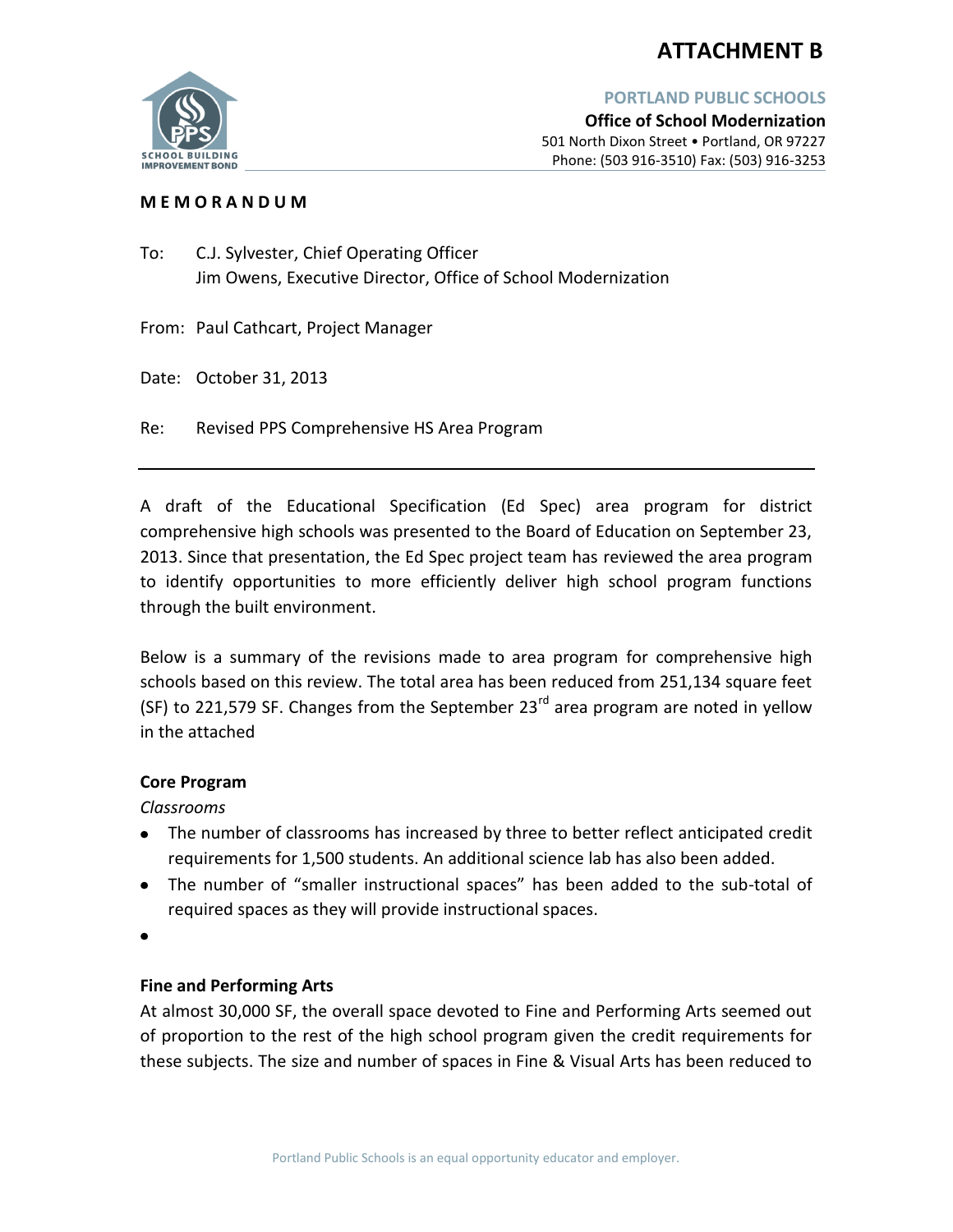reflect this and be more in line with what is being built in other comparable school districts.

# *Band/Orchestra/Choir*

The band/orchestra and choir rooms are being combined into a single space. Support spaces such as practice rooms and equipment and robe storage would also be combined to serve both band and choir functions. The provision of a separate choir room is noted as a preferred option and should be consider during the master planning of each comprehensive high school as program needs require and budget allows.

# *Theater/Dance*

The size of the theater is reduced to 6,000 SF to reflect the size of recent theater spaces built in other school districts. Allocation of space for much of the "back of house" theater functions has been reassigned to a single multi-purpose space that can be apportioned to individual school needs at the time of master planning and subsequent design phases.

The overall area devoted to Fine and Performing Arts changed from 29,670 SF to 22,190 SF.

## **Athletics**

- The revised area program reduces the size of the auxiliary gym to 7,500 SF. The reduction in the size of the auxiliary gym would continue to allow basketball tournaments and seating in the main gym for student assembly.
- Aerobic and spinning equipment would be moved to the weight room. Combining aerobic and spinning equipment with weight room functions would allow more cross training.
- Dance functions would be shared in a room with wrestling. High school dance programs have often been able to share spaces with wrestling programs, however, depending on scheduling dance programs may need to occasionally use the auxiliary gym for practice.
- The functions of the small team rooms that are eliminated in this revision can be accommodated in the design and layout of locker rooms.

The overall area devoted to Athletics changed from 42,930 SF to 38,430 SF in the revised area program.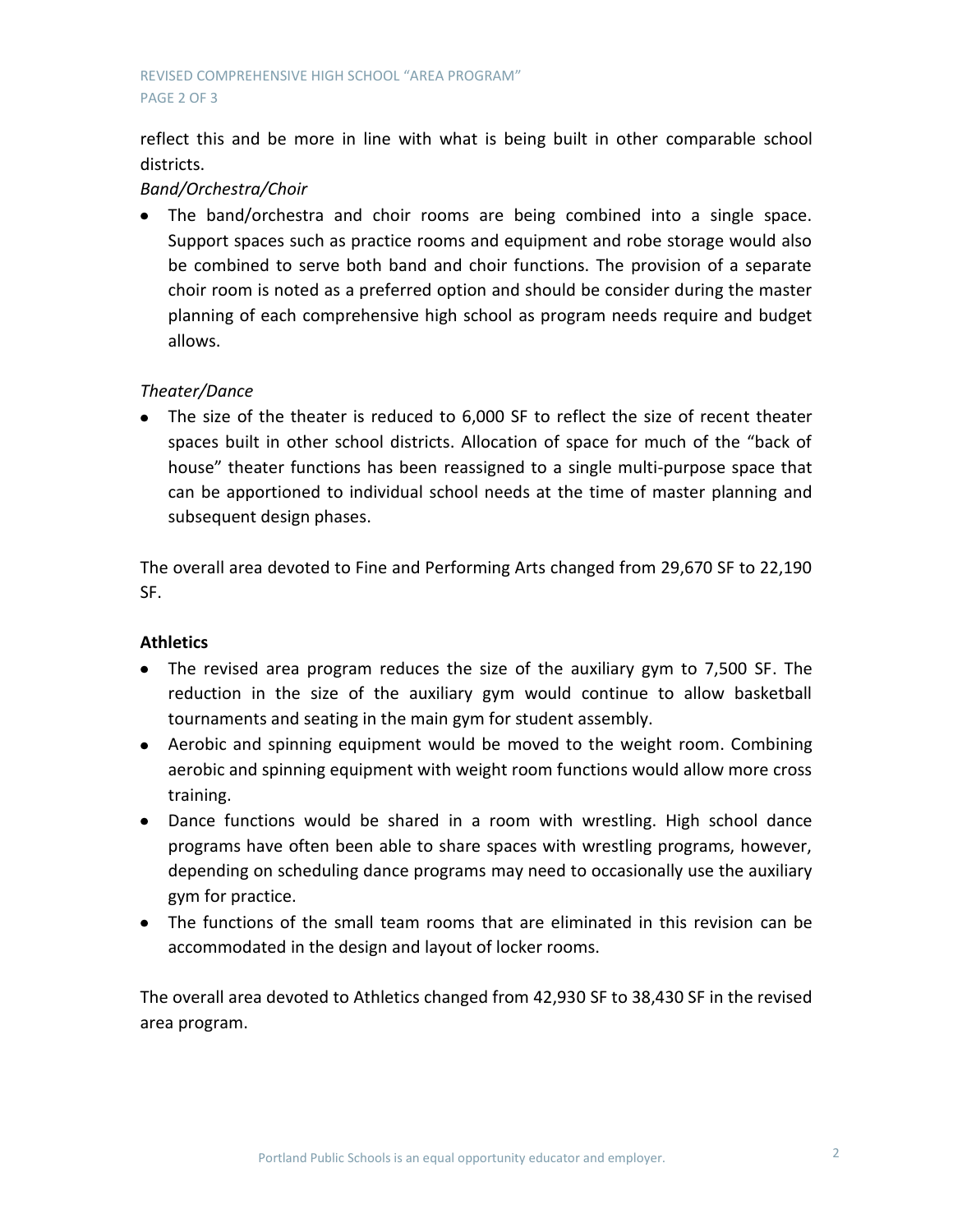## **Education Support**

- Many offices spaces have been adjusted to reflect existing office space allocations.
- The number of computer labs for student testing was increased from one to two to reflect a current need for testing outside of classrooms. As this need changes over time, these computer labs can be converted to classroom spaces.
- The size of the student commons has been reduced to reflect a more realistic lunch participation rate (40 percent). A preference will be stated in the Ed Spec to locate the commons area near the media center to better activate the areas designed for student collaboration.
- A staff room was eliminated as it was duplicative with the teacher office functions.
- The size of the library has been adjusted to reflect its function in the overall media center which will contain classroom and collaboration spaces.
- The space allocated for student government would function primarily as office/storage space. Assembly for student government can occur in classroom spaces.
- Student lockers would be double stacked under this revision thereby halving the area needed for lockers. High school administrators have noted either the under use of lockers by students and/or the smaller amount of locker space needs by students.
- Identifying mechanical fans as roof top units removed the need for mechanical fan rooms.

The overall area devoted to Education Support changed from 65,055 SF to 49,860 SF in the revised program.

Attachment A – Revised Draft Ed Spec Area Program for Comprehensive High Schools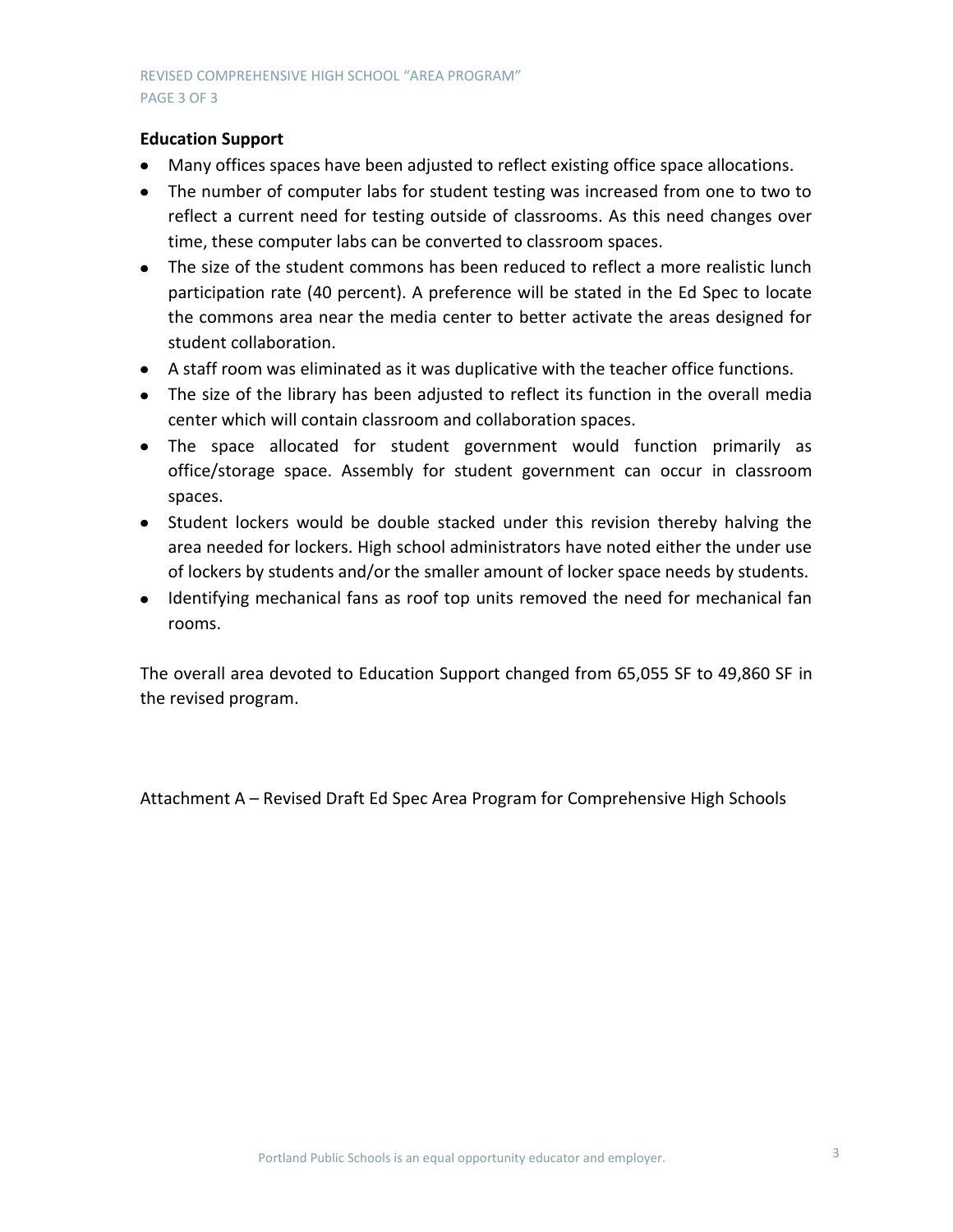

# **Board Meeting Date**: **Executive Committee Lead**:

September 23, 2013 C.J. Sylvester, Chief Operating Officer

# **Department**: **Presenter/Staff Lead**:

 Operations C.J. Sylvester, Chief Operating Officer Office of School Modernization Jim Owens, Executive Director, OSM

**Agenda Action**: Resolution

# **SUBJECT: Recommended Building Program Size for Franklin, Grant and Roosevelt High School Master Planning and Related Fiscal Impacts**

# **BRIEF SUMMARY AND RECOMMENDATION**

At this time, it is necessary and appropriate to designate the building area programs for the Franklin, Grant and Roosevelt high school full modernization work efforts.

Staff is proposing the district increase the size of these three comprehensive high schools based on the recently approved community vision for facilities, related education specifications, the stabilizing influence that high school system design has had on enrollment, and a sincere desire to right-size our buildings and not under-build for future enrollment increases over multiple generations.

The impact of larger buildings results in a proportional increase in project costs. The bond program reserve was established in order to accommodate changes such as the ones proposed without impacting other bond project scopes and budgets.

Staff recommends the Board adopt the attached resolution authorizing building program size and acknowledging related fiscal impacts for these three high schools. Actual project-level budgetary adjustments will be accomplished as part of the Board approval of schematic designs, currently scheduled for March 2014 for Franklin and Roosevelt High Schools.

# **BACKGROUND**

When the November 2012 Bond Program was established, a primary focus and highlight was the modernization of Franklin, Grant and Roosevelt High Schools and the replacement of Faubion PreK-8. The building programs, in terms of required square feet, were conceptual in nature at that time. Since then we have completed a community facilities visioning process that influenced the comprehensive high school education specification ("EdSpec") area program.

The budget developed for the District's capital bond program also estimated costs at a conceptual level for full renovation of Franklin, Grant, and Roosevelt high schools and

**Reviewed and Approved by Superintendent** 

Carole Smi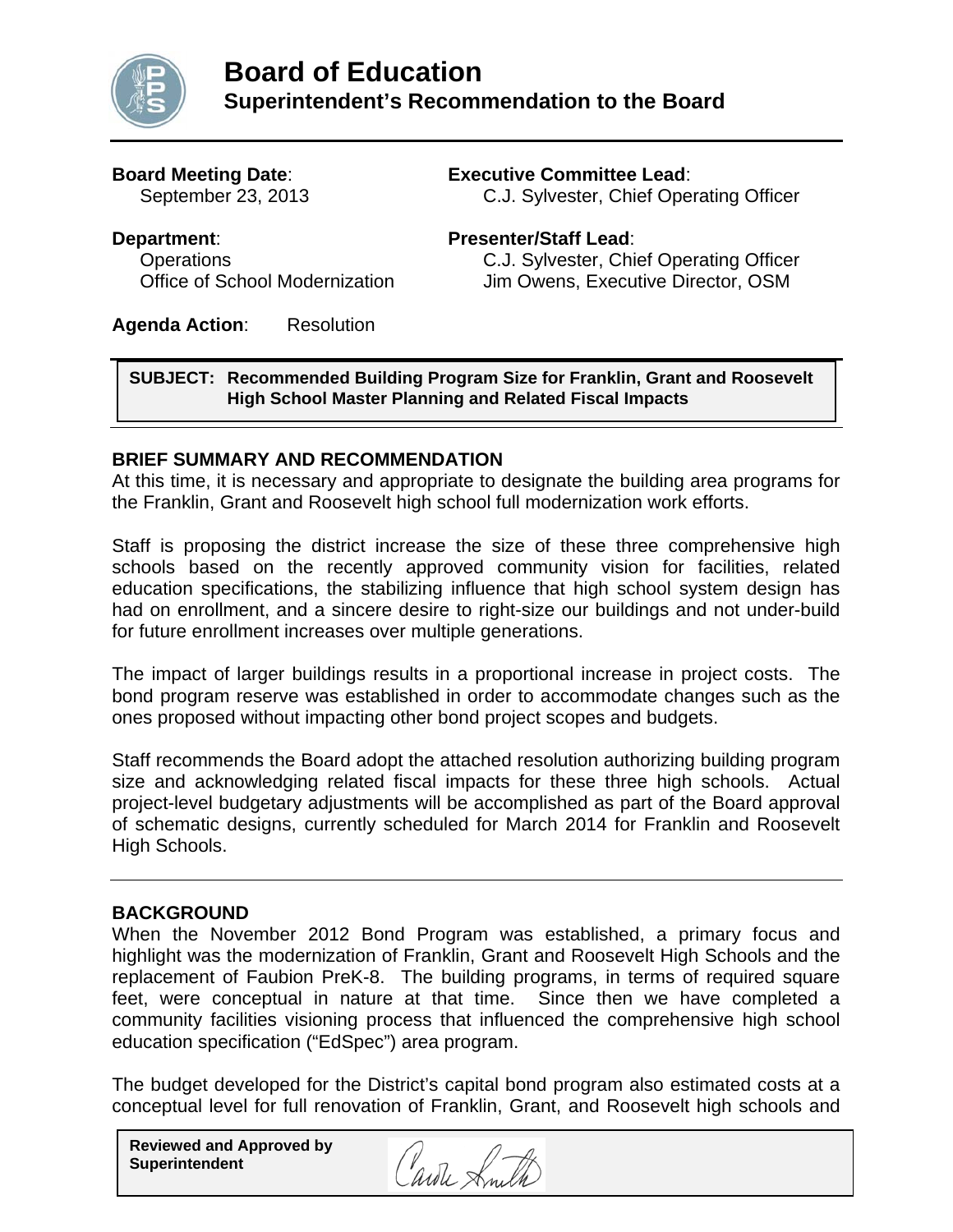the replacement of Faubion PK-8 school. Development of the budget was based on third party professional cost estimates and included cost escalations and contingencies. The 2012 capital bond communications indicated the modernization of Franklin and Grant high schools would accommodate 1,500 students and the modernization of Roosevelt High School would accommodate 1,200 students.

The Long Range Facility Plan had a 10-year planning horizon but recommended planning a "robust program capacity for each rebuilt or fully renovated facility" for the future modernization of District schools. Master planning for the high school projects ultimately required further analysis including:

- (1) Application of the recently completed Ed Spec Comprehensive High School Area Program requirements,
- (2) Changes in enrollment forecasts for each high school,
- (3) Any anticipated capture rate increases upon completion of modernization projects
- (4) A desire to not under-build high school common areas given the required longevity of these facilities, and
- (5) Recognition that it is virtually impossible to expand core (common area) capacity once constructed.

Based on these considerations, staff is proposing the capacity of the high schools in the District's capital bond program be adjusted from the planning capacity upon which the original bond program was calculated.

Adjusting these three high schools has significant implications to the master planning efforts currently underway as regards project scope and budget. Board approval of the building program size for each school and the related implications to project budgets is critical to allow the master planning efforts to move forward expeditiously.

# *Ed Spec Area Program*

Since passage of the capital bond by voters in November 2012, the Office of School Modernization has been developing District-wide Educational Specifications including an Area Program for comprehensive high schools.

The area program for District comprehensive high schools has been developed with the input of high school teachers, principals, and staff from the Office of Schools including the directors of ESL and SPED. The area program has been developed around a 1,500 student capacity to deliver core programming with some flexibility based on the electives, service providers, and partner programs at each school. Mr. Owens' memo dated 09/17/2013, and attached to the "Educational Specifications: High School 'Area Program'" staff report that preceded this item on the agenda, speaks to the method of extrapolating the Ed Spec for increased school capacity.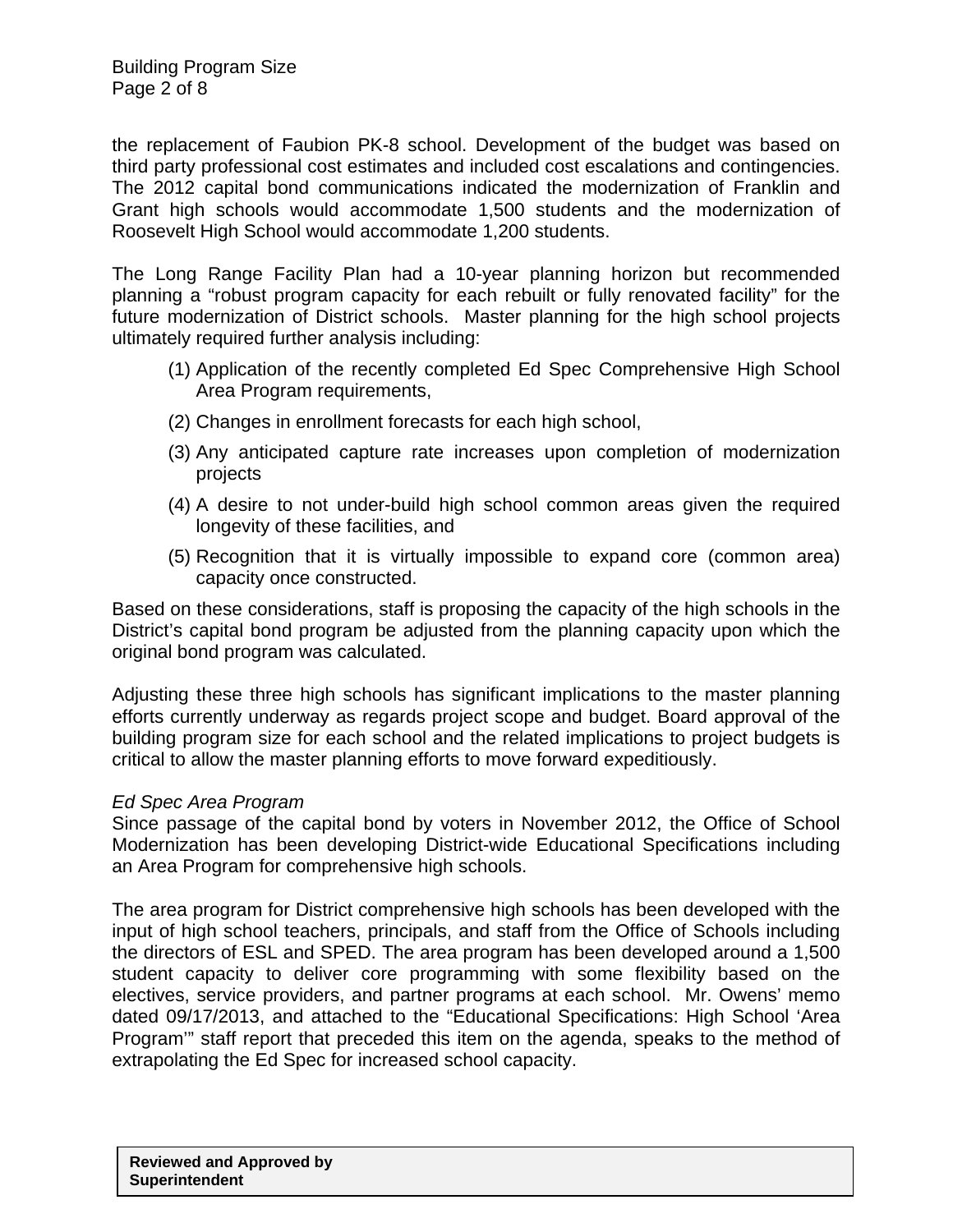Building Program Size Page 3 of 8

# *Enrollment*

PPS relies on enrollment forecasts to predict future program and facility needs for students. After a lengthy period of declining student populations, the District has experienced four straight years of enrollment increase, which is forecast to continue through the next decade.

PPS receives enrollment forecasts from Portland State University's Population Research Center. Student enrollment forecasts are updated annually to incorporate new enrollment data as well as newly released birth and housing data. District-wide enrollment forecasts through the 2025-26 school year are shown in the chart below:



All three scenarios of the PSU enrollment forecast point to additional students enrolling in PPS over this time span. The medium growth scenario shows K-12 enrollment increasing to 50,399 students in the 2021-22 school year, adding more than 4,000 students above current enrollment. The high growth scenario predicts that 2021-22 K-12 enrollment would reach 52,572 students, adding more than 6,000 students to the district over the next eight years.

The City of Portland's Growth Scenario Report of May 2013 predicts an additional 280,000 people inside the City limits by 2035, which the report identifies as consistent with historical trends. The City limits include multiple school districts and the decisions people make about where to live remain to be seen.

The full build-out of high schools in the capital bond program needs to consider current and future enrollment forecasts while being mindful of even longer term demographic trends. Master planning for each school needs to identify future expansion space for students while accommodating unique characteristics of each school and community.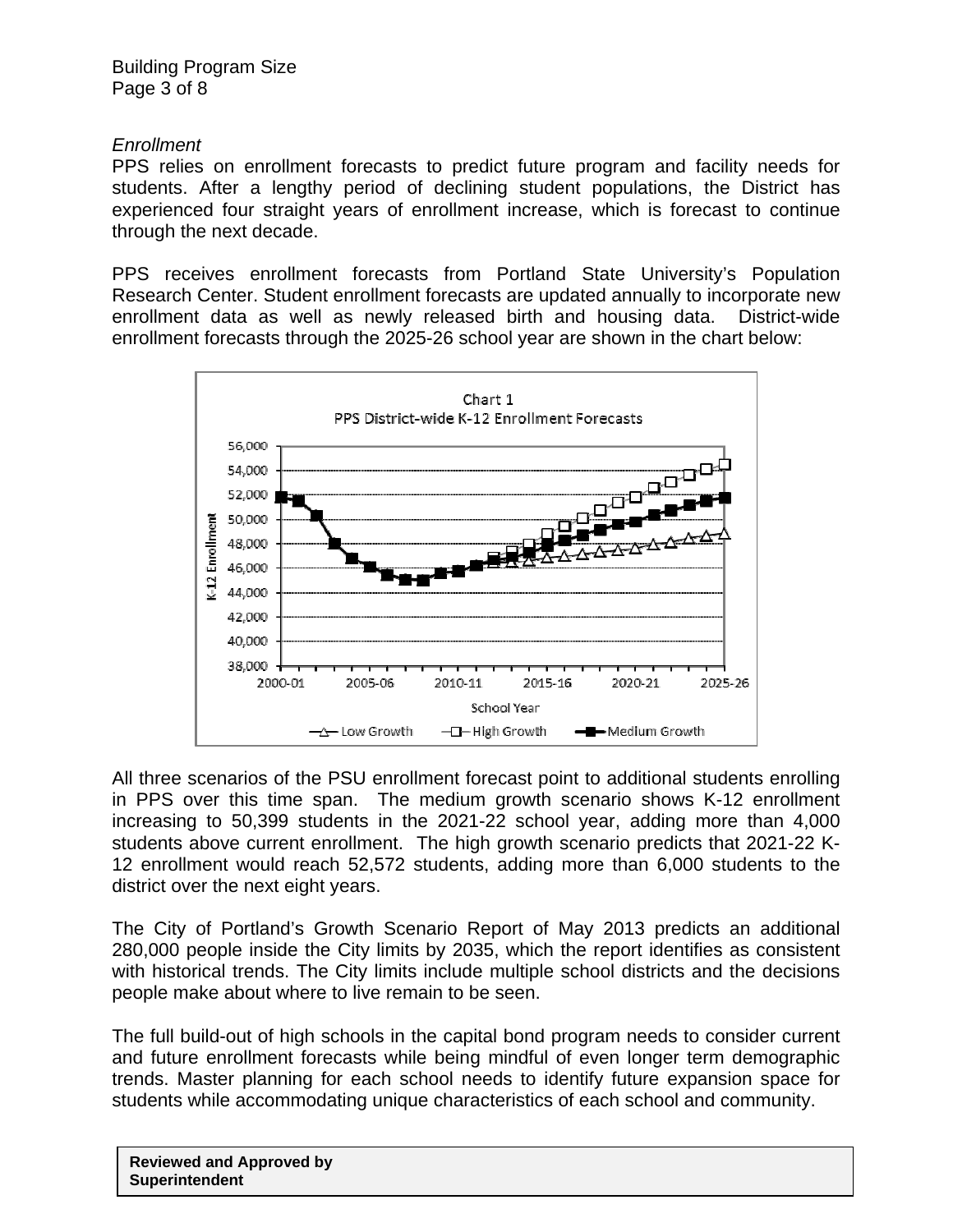| High<br><b>Current</b><br><b>School</b><br>size (sf) |         | 2012<br>Enrollment <sup>(1)</sup> | <b>Forecast</b><br>Enrollment <sup>(2)</sup> | <b>Current</b><br>sf/Student | Capture<br>Rate |  |
|------------------------------------------------------|---------|-----------------------------------|----------------------------------------------|------------------------------|-----------------|--|
| Franklin                                             | 218,574 | .469                              | 1,601                                        | 149                          | 63%             |  |
| Grant                                                | 274,489 | 1,536                             | 1,690                                        | 179                          | 80%             |  |
| Roosevelt<br>- - - -                                 | 228,535 | 828                               | 935                                          | 276                          | 53%             |  |

(1) PPS School Profiles and Enrollment Data 2012-2013

 $(2)$  Source, PPS Enrollment Forecast 2012-2013 to 2025-2026; Enrollment forecasts shown are for projected completion dates of modernization projects: 2017 for Franklin and Roosevelt high schools and 2019 for Grant.

# *Recommendations*

The recommendation identified below requests changes to the area program of Franklin, Grant and Roosevelt high schools as regards building capacities for both core and classroom areas. Core capacity includes such areas as commons area, cafeteria, gyms and media center. Future enrollment balancing efforts is a District tool and process that may impact future enrollment at these high schools. Nevertheless, in all cases staff is recommending core capacities larger than current student enrollments as the District's ability to retrofit core spaces to accommodate future enrollment increases is virtually impossible once modernization work is complete.

The master planning and schematic design efforts at each school will provide significant, site specific refinement of these options and provide each school with the opportunity to identify spaces for specific elective programs as well as service providers and community uses that best support each school community. All recommendations below are made to accommodate current and anticipated future enrollment forecasts as well as implementation of the District-wide Ed Spec area program for District comprehensive high schools.

# Franklin High School

The 2017-18 (completion of modernization project) enrollment forecast for Franklin High School is 1,601 students. To accommodate this projected and future enrollment increases, additional student and core capacity should be planned for.

Staff recommends the master planning effort for Franklin High School move forward with a planning capacity for 1,750 students upon completion with a core capacity for 2,000 students. The master planning effort should also identify space on the Franklin campus to provide classroom capacity for an additional 250 students to accommodate the potential for future enrollment increases.

# Roosevelt High School

The 2017-18 (completion of modernization project) enrollment forecast for Roosevelt High School is 935 students. Twelve year forecasts do not put total enrollment over 1,000 students; however the current capture rate for Roosevelt High School is 53 percent. If a 10 percent increase in capture rate were to be realized upon completion of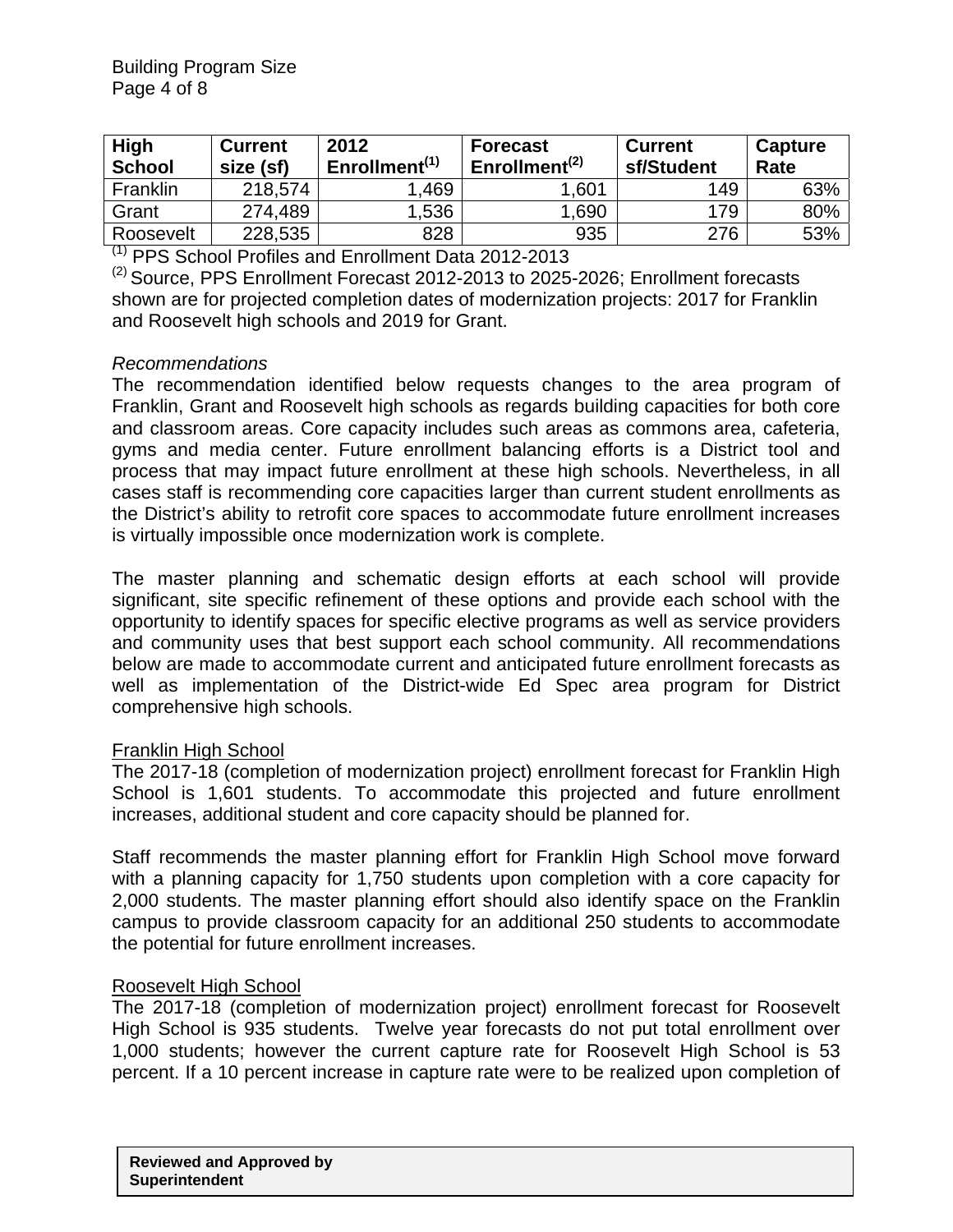the modernization at Roosevelt High School, estimated enrollment would be around 1,100 students.

Staff recommends the master planning effort for Roosevelt High School move forward with a planning capacity for 1,200 students upon completion with a core capacity for 1,500 students. The master planning effort should also identify space on the Roosevelt campus to provide classroom capacity for an additional 300 students to accommodate the potential for future enrollment increases.

# Grant High School

The 2019-20 (completion of modernization project) enrollment forecast for Grant High School is 1,690 students. Peak enrollment over the next 12 years of available forecast data is 1,723 students in 2020-21. The current capture rate for Grant High School is 80 percent. A modernized Grant High School would also likely see a bump in its capture rate, although whether it would be on par with increases at Franklin and Roosevelt high schools with current lower capture rates remains to be seen.

Staff recommends the master planning effort for Grant High School move forward with a planning capacity for 1,750 students upon completion and a core capacity for 2,000 students. The master planning effort should also identify space on the Grant campus to provide classroom capacity for an additional 250 students to accommodate the potential for future enrollment increases.

| <b>High</b><br><b>Proposed Change in</b><br><b>School</b><br><b>Capacity</b> |                           | <b>Proposed Budget Add from</b><br><b>Program Reserve</b> |  |  |
|------------------------------------------------------------------------------|---------------------------|-----------------------------------------------------------|--|--|
| Franklin                                                                     | 2000 core/1750 enrollment |                                                           |  |  |
| 1500 core/1200 enrollment<br>Roosevelt                                       |                           | \$10M                                                     |  |  |
| Grant                                                                        | 2000 core/1750 enrollment |                                                           |  |  |

# **RELATED POLICIES / BOARD GOALS AND PRIORITIES**

- 1. 8.80.010-P High Performance Facility Design, Adopted: 6/1971, Amended: 8/12/2002.
- 2. Resolution No. 4608 (May 29, 2012) Resolution to Adopt the Superintendent's Recommended Update of the PPS Long Range Facilities Plan
- 3. Board Resolution No. 4624 (July 9, 2012) Development of a General Obligation Bond Ballot Measure and Explanatory Statement for the November 6, 2012 Election
- 4. Resolution No. 4800 (September 9, 2013) Resolution to Adopt the Educational Facility Vision as part of the District-wide Educational **Specifications**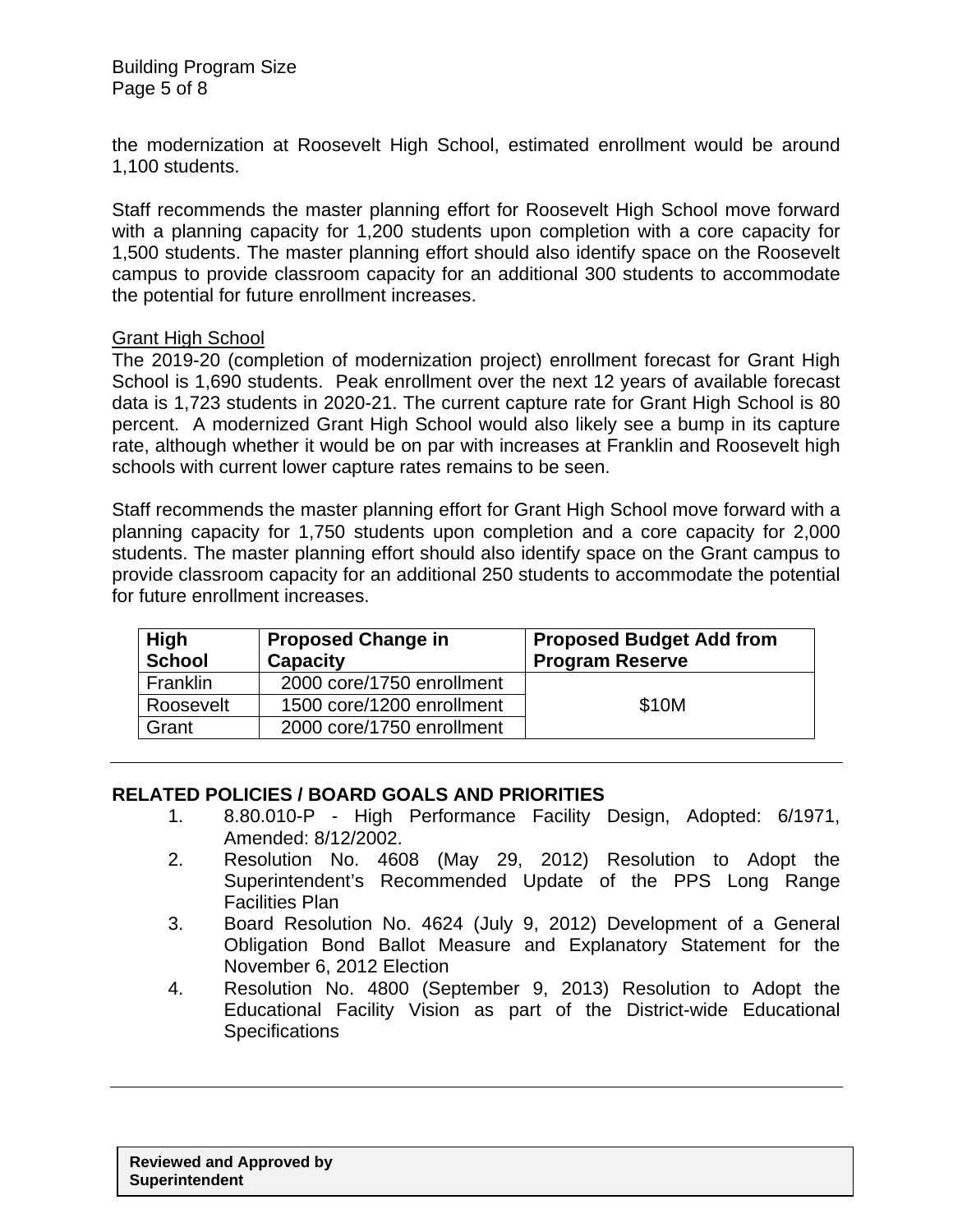# **PROCESS / COMMUNITY ENGAGEMENT**

In December 2011 the Superintendent convened a 36 member Long-Range Facility Plan Advisory Committee to recommend a 10-year Long-Range Facility Plan (Plan). The committee represented a broad cross-section of the community including representatives of parents, students, PAT, PTA, unions, business interests, design and construction professionals, and neighborhood associations. The Committee held a total of 9 meetings as a whole and 5 subcommittee meetings. The Board ultimately adopted the Plan on May 29, 2012.

Further, PPS staff provided a series of opportunities for community members to engage between January and March of 2012 in Buildings & Learning 101 sessions held across the district. There were also topic specific, expert panel discussions on seismic, universal access and historic issues.

The Superintendent convened a Bond Development Committee (BDC) of about 24 people in May 2012. This group again represented a broad cross-section of the community and included a number of Plan Committee members who were very committed to pursuing implementation of Plan capital recommendations. Ultimately, four (4) potential ballot measure options were presented for discussion purposes at three district-wide public workshops in May 2012.

The Board of Education then reviewed the community developed options and held public hearings in June and July of 2012 finalizing the capital bond ballot measure and explanatory statement in August 2012.

PPS voters supported the capital bond ballot measure with 66% majority in November 2012.

The Education Specification process began with the assistance of a 32 member Executive Advisory Committee that helped develop a community engagement process for the entire project. The project team engaged 16 groups and organizations in the spring of 2013. Key themes from these conversations were developed for the Facilities Vision Summit on May 28, 2013 and presented to attendees representing participants in the community conversations. The Board of Education adopted the Education Facilities Vision on September 9, 2013.

# **ALIGNMENT WITH EQUITY POLICY IMPLEMENTATION PLAN**

Policy Goal A: "The District shall provide every student with equitable access to high quality and culturally relevant…facilities…, even when this means differentiating resources to accomplish this goal."

Policy Goal F: "The District shall create welcoming environments that reflect and support the racial and ethnic diversity of the student population and community. In addition, the District will include other partners who have demonstrated culturally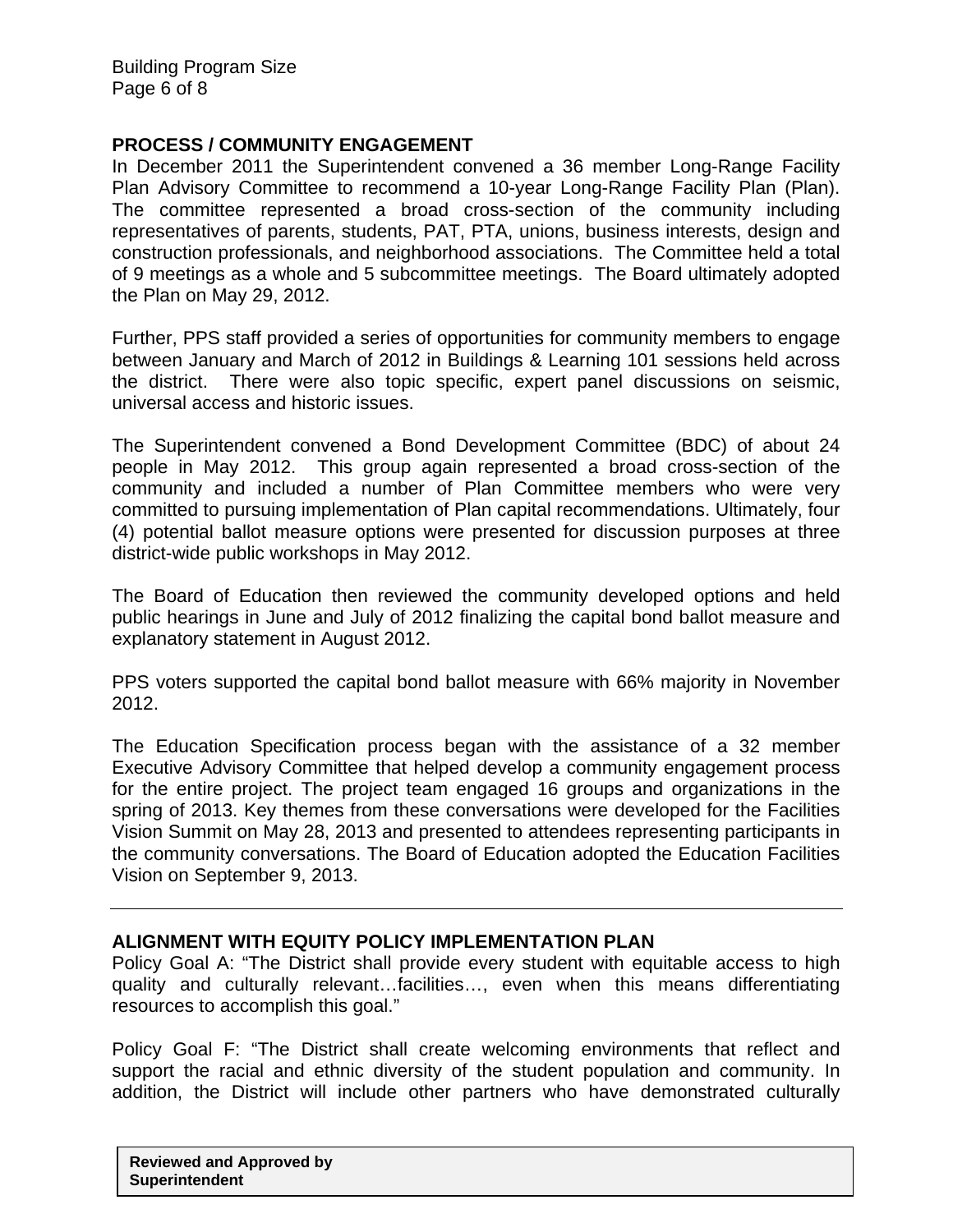Building Program Size Page 7 of 8

specific expertise—including governmental agencies, non-profit organizations, businesses, and the community in general—in meeting our educational outcomes." One criteria for identifying 2012 high school bond projects included the use of free and reduced lunch percentages. Franklin = 55% Roosevelt = 75%

# **BUDGET / RESOURCE IMPLICATIONS**

The cost estimates upon which the District's capital bond budgets were developed used a conceptual planning capacity of 1,500 students (identified in the District's 10-year Long-Range Facility Plan) for Franklin and Grant High Schools. The bond budget target enrollment used for Roosevelt High School classrooms was 1,200 based on lower enrollment forecasts. Costs were identified as of the second quarter of 2012 for the November 2012 ballot measure.

For the three high schools, the conceptual scope identified total project costs for the three high schools at \$247M. Staff is proposing to add \$10M of the \$20M bond reserve for a revised total of \$257M for the proposed larger area programs with increased enrollment capacity described in the background of this staff report.

Further, escalation (inflation index) must be applied from the second quarter of 2012 to the mid-point of each project's construction timeline. Escalation is estimated at \$21.2M for the three high schools and is available from the bond's \$45M escalation contingency, established for this purpose.

The use of bond reserve funds cannot fully fund the enhanced high school area programs at the original, conceptual cost of \$220/s.f. What it does provide is an ability to build the larger schools but at a reduced cost of \$200/s.f. (before escalation is applied).

The bond reserve of \$20M is separate and apart from each high school's 15% project contingency and the above-noted escalation contingency. Under the staff recommendation, the project contingency remains at 15% to ensure adequate funds during construction for unanticipated events and conditions. The bond reserve is reduced by \$10M for a remaining bond program level reserve of \$10M.

Staff is proposing the Board of Education support changes in building programs understanding that in March of 2014, at the end of the schematic design phase for the first two high schools, the Board will need to allocate approximately \$10M from the bond program reserve to support these three high school full modernization projects.

## **NEXT STEPS / TIMELINE / COMMUNICATION PLAN**

The design teams for Franklin and Roosevelt High Schools were selected through a formal, competitive procurement process and are now under contract. The first community-wide public input sessions were held Saturday, September 21. There was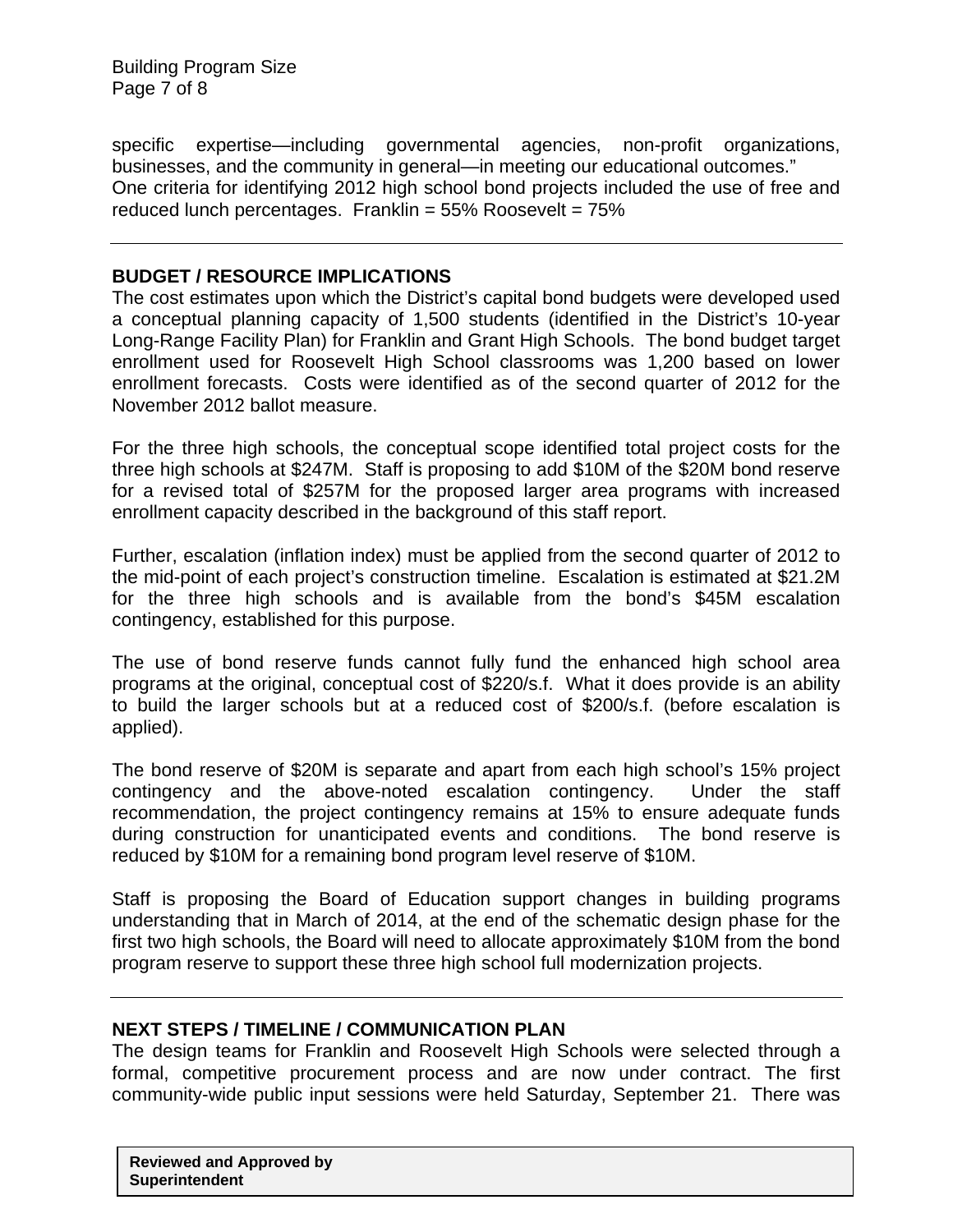extensive outreach for these meetings in multiple languages and settings that will continue through the schematic design phase of each project this winter.

The project Design Advisory Groups (DAGs) have been meeting since summer 2013 and toured Seattle schools in August. Local tours are being scheduled for this fall.

The next step is for the design teams to take public and DAG input as well as direction from this Board meeting to create two to three options at each site for public consideration. The DAGs and public will comment on these options in future meetings this fall and work towards developing a preferred option. The preferred option for each school will then be hosted at a public Open House before being finalized and brought before the Board November 18 for review with adoption anticipated for December 2, 2013.

# **OTHER OPTIONS**

Other options include:

- 1. Make no change(s) to the original, conceptual project area program and budget. Using PSU projections, boundary adjustments would be necessary under this option for both Franklin and Grant High Schools to maintain enrollment at or under 1500 students.
- 2. Change only the area program to match the newly completed Education Specifications, with no change to the enrollment capacity of these three high schools. Using PSU projections, boundary adjustments would be necessary under this option for both Franklin and Grant High Schools to maintain enrollment at or under 1500 students.

# **ATTACHMENTS**

Attachment A: Draft Resolution "Authorizing Increased Program Area for Franklin, Grant and Roosevelt High School Full Modernizations as Part of the 2012 Capital Bond Program and Acknowledging Related Impact on the Bond Program Reserve."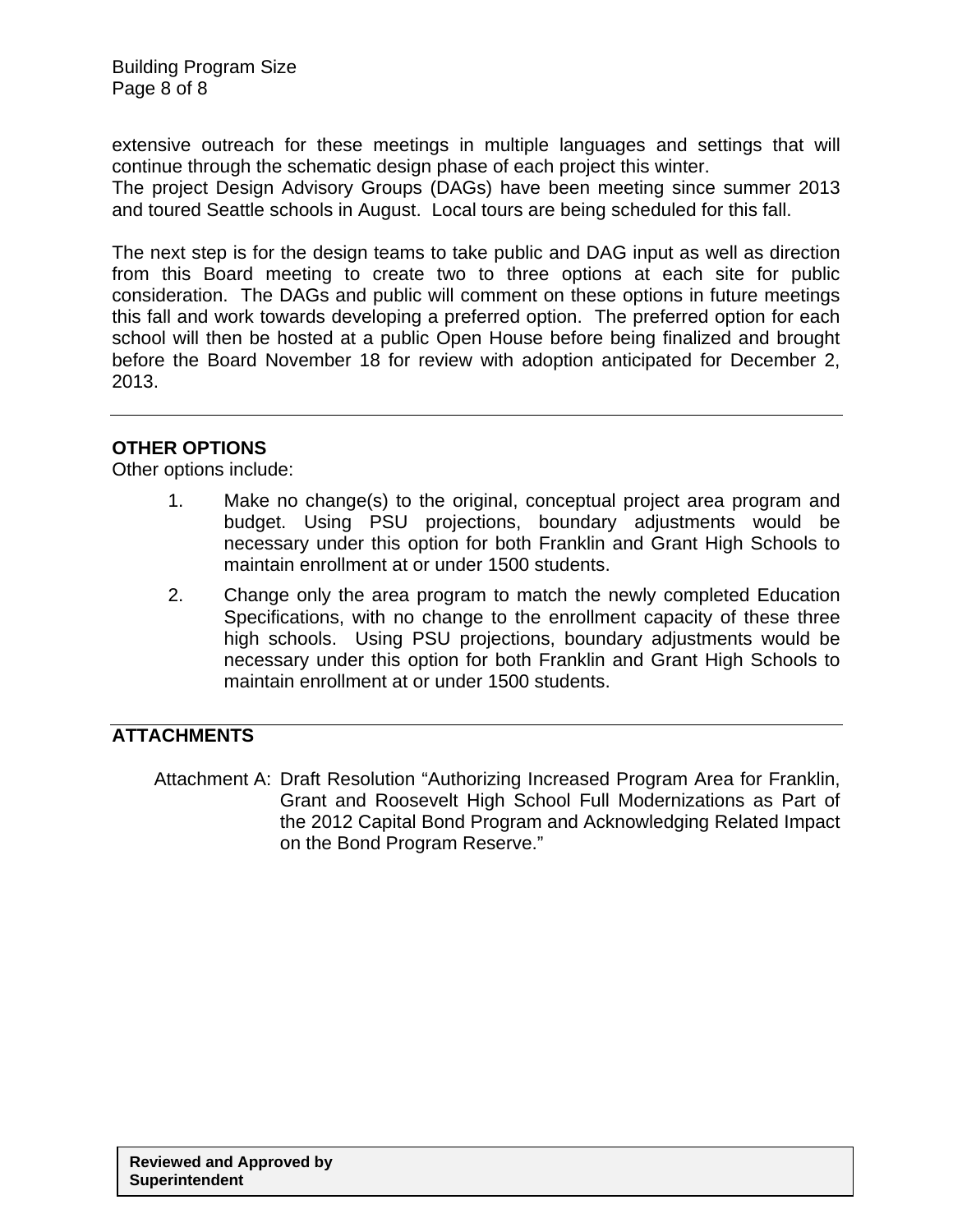

# **MEMORANDUM**

| Date:    | November 18, 2013                                             |
|----------|---------------------------------------------------------------|
| To:      | Members of the Board of Education                             |
| From:    | Jim Owens, Executive Director, Office of School Modernization |
| Thru:    | C.J. Sylvester, Chief Operating Officer                       |
| Subject: | Bond Program Status - November 2013                           |
|          |                                                               |

In the November 2012 election, the voters approved a \$482M capital improvement bond for Portland Public Schools. The District's Office of School Modernization Staff has developed a set of performance measures to provide management information for the staff and reporting tools for the Bond Accountability Committee and the Board's oversight role. Performance metrics for the 2012 bond program are based on the Balanced Scorecard (BSC).

Attached is the BSC for the month of November 2013. Staff will present the status of the program. Following the presentation, the Board is welcome to ask any questions relating to that topic as well.

Lastly, as requested, included in the packet is an 'OSM Board Topics Schedule' outlining upcoming Board agenda items.

Attachment 1: Balanced Scorecard Report – November 2013 Attachment 2: Project Management Cost Report – November 2013 Attachment 3: OSM Board Topics Schedule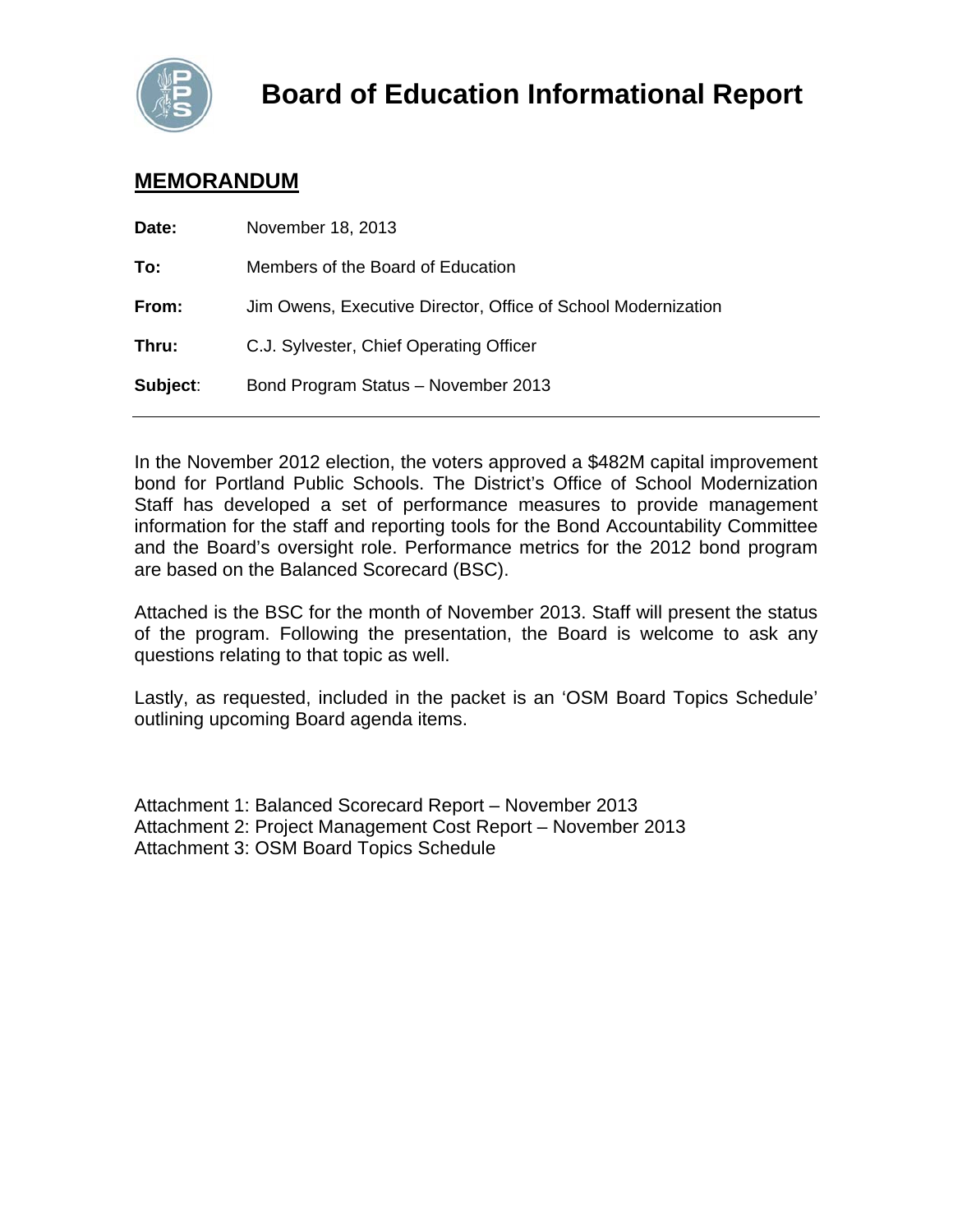2012 Capital Construction Bond Program October 2013

## **Attachment 1**

| <b>Narrative Comments:</b><br>1. Punchlist work at all IP2013 schools should complete by mid-November<br>primarily due to weather issues. Project is anticipated to finish<br>approximately \$1.4 M under the current budget.<br>2. The design teams for Franklin and Roosevelt continue to work on master<br>plans. Planning workshops and DAG meetings are being held. Master plan<br>recommendations will be presented to the BOE in December. | Perspective<br>Perform<br><b>Color Key</b><br><b>Budget</b><br>Schedule<br>Good<br><b>Overall Perspective</b><br><b>Concerns</b><br><b>Stakeholders</b><br><b>Equity</b><br><b>Difficulty</b><br>Average                                                                                        |  |  |  |  |
|---------------------------------------------------------------------------------------------------------------------------------------------------------------------------------------------------------------------------------------------------------------------------------------------------------------------------------------------------------------------------------------------------------------------------------------------------|-------------------------------------------------------------------------------------------------------------------------------------------------------------------------------------------------------------------------------------------------------------------------------------------------|--|--|--|--|
| 3. Master planning has begun at Faubion. PPS and Concordia are working<br>together on options. Faubion master plan options will be presented to the<br>BOE in January.<br>4. Design teams continue to work on the design for IP2014.                                                                                                                                                                                                              | 2012 Bond Projects<br>Costs<br>Improvements<br>2013<br>Improvements<br>Improvements<br>2016<br>Improvements<br>2017<br>Improvements<br>2015<br>mprovements<br>mprovements<br>Roosevelt HS<br>Program<br>Contingency<br>Franklin HS<br>Faubion K8<br>Grant HS<br>mengore<br>2018<br>2014<br>2019 |  |  |  |  |
| <b>Overall Project Performance</b>                                                                                                                                                                                                                                                                                                                                                                                                                |                                                                                                                                                                                                                                                                                                 |  |  |  |  |
| <b>Budget</b><br>Perspective                                                                                                                                                                                                                                                                                                                                                                                                                      |                                                                                                                                                                                                                                                                                                 |  |  |  |  |
| <b>Schedule</b><br>Perspective                                                                                                                                                                                                                                                                                                                                                                                                                    |                                                                                                                                                                                                                                                                                                 |  |  |  |  |
| Perspective<br><b>Stakeholders</b>                                                                                                                                                                                                                                                                                                                                                                                                                |                                                                                                                                                                                                                                                                                                 |  |  |  |  |
| Equity<br>Perspective                                                                                                                                                                                                                                                                                                                                                                                                                             |                                                                                                                                                                                                                                                                                                 |  |  |  |  |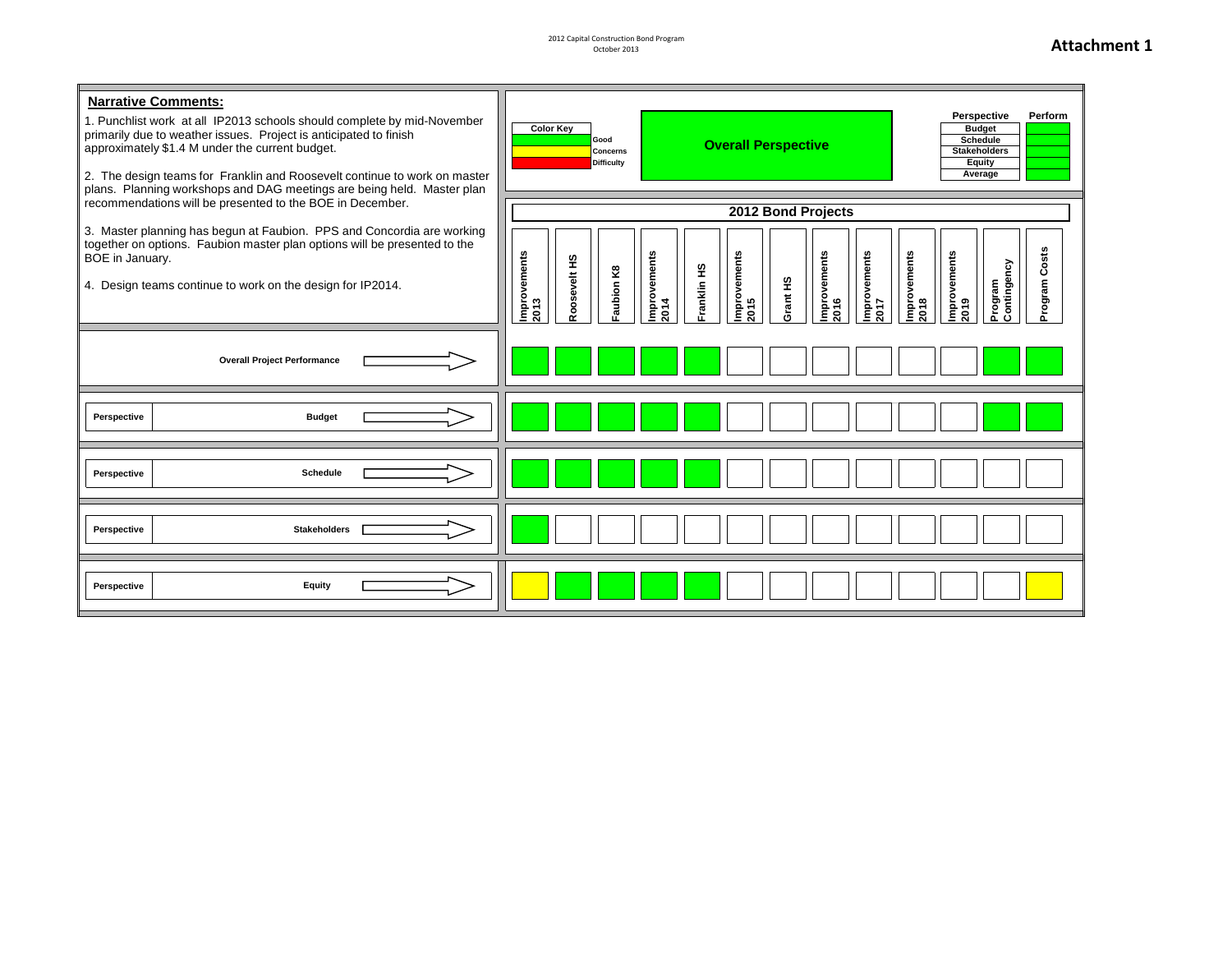| <b>Narrative Comments:</b><br>1. Esclation \$\$\$ has been moved into IP2014, RHS and FHS budgets.<br>2. IP 2013 anticipates a \$1.4m savings.                                                                                      | Strategic Obj.<br>Perform<br><b>Color Key</b><br>А<br><b>Budget Perspective</b><br>в<br>Good<br>c<br><b>Concerns</b><br><b>Difficulty</b><br>D<br>Average<br>2012 Bond Projects                                                              |  |  |  |  |
|-------------------------------------------------------------------------------------------------------------------------------------------------------------------------------------------------------------------------------------|----------------------------------------------------------------------------------------------------------------------------------------------------------------------------------------------------------------------------------------------|--|--|--|--|
|                                                                                                                                                                                                                                     | mprovements 2013<br>mprovements 2015<br>mprovements 2016<br>mprovements 2018<br>mprovements 2019<br>mprovements 2014<br>mprovements 2017<br>Program Costs<br>Roosevelt HS<br>Program<br>Contingency<br>Franklin HS<br>Faubion K8<br>Grant HS |  |  |  |  |
| <b>Strategic</b><br><b>Performance Measures</b><br><b>Performance Targets</b><br>Objectives                                                                                                                                         |                                                                                                                                                                                                                                              |  |  |  |  |
| Objective A<br>Initial Cost Estimate of Approved Scope<br>> 15% Contingency Available<br>Project Budget ar<br>Master Plan<br>$\overline{2}$<br>Within Budgeted Amount<br>Scope Aligned                                              |                                                                                                                                                                                                                                              |  |  |  |  |
| <b>Objective B</b><br>Projected Total P & D Costs<br>$\mathbf{3}$<br>Within Budgeted Amount<br>Planning & Design<br>Costs within<br><b>Budget</b>                                                                                   |                                                                                                                                                                                                                                              |  |  |  |  |
| Objective C<br>Construction Cost Award Price or GMP<br>< 90% of Construction Budget<br><b>Construction Costs</b><br>$\overline{4}$<br>within Budget<br>$5\phantom{.0}$<br><b>Construction Cost Current Estimate</b><br>Per Schedule |                                                                                                                                                                                                                                              |  |  |  |  |
| Objective D<br>Total Project Costs Within Budgeted Amount<br>6<br>Per Schedule<br>Project within<br>Budget                                                                                                                          |                                                                                                                                                                                                                                              |  |  |  |  |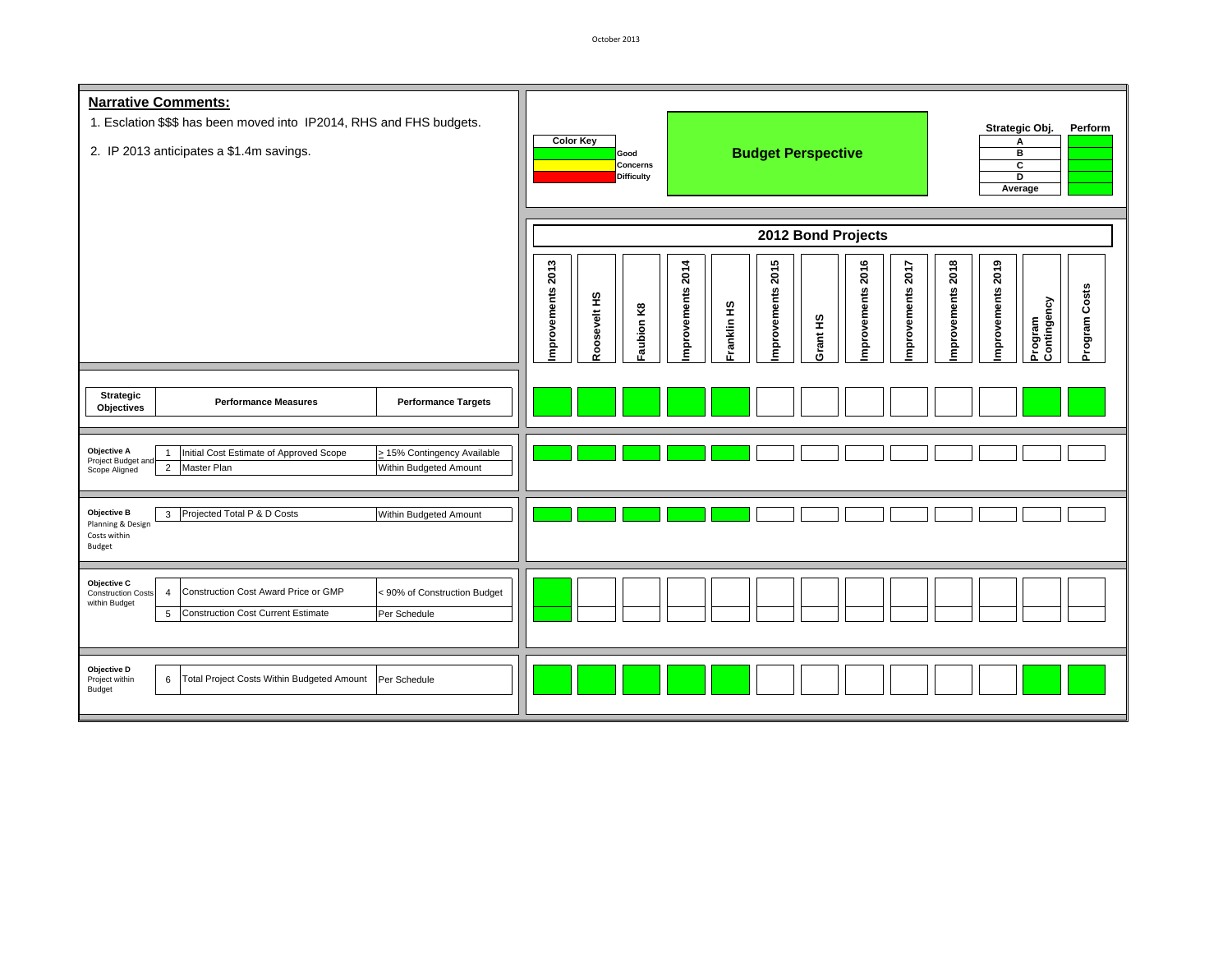| <b>Narrative Comments:</b><br>1. Contractors are completing 'punchlist' work at IP13 sites. Weather delays<br>have extended final acceptance of work until mid-November.<br>2. Improvement Project 2014 design teams have completed site assessments<br>and are refining scope and budget details. |                                                                                                                                                                                                                                                      |                                                                                                                  | Strategic Obj.<br>Perform<br><b>Color Key</b><br>Α<br>B<br>Good<br><b>Schedule Perspective</b><br>c<br>Concerns<br>Þ<br><b>Difficulty</b><br>Average                                                          |
|----------------------------------------------------------------------------------------------------------------------------------------------------------------------------------------------------------------------------------------------------------------------------------------------------|------------------------------------------------------------------------------------------------------------------------------------------------------------------------------------------------------------------------------------------------------|------------------------------------------------------------------------------------------------------------------|---------------------------------------------------------------------------------------------------------------------------------------------------------------------------------------------------------------|
|                                                                                                                                                                                                                                                                                                    | 3. FHS & RHS projects are on schedule in master planning. Expect to develop<br>alternatives and present to the Board in December.                                                                                                                    |                                                                                                                  | 2012 Bond Projects                                                                                                                                                                                            |
| 4. Faubion anticipates presenting master plans to Board in January.                                                                                                                                                                                                                                |                                                                                                                                                                                                                                                      |                                                                                                                  | 2013<br>2015<br>mprovements 2018<br>mprovements 2019<br>2014<br>mprovements 2016<br>2017<br>mprovements<br>mprovements<br>mprovements<br>mprovements<br>Roosevelt HS<br>Franklin HS<br>Faubion K8<br>Grant HS |
| Strategic<br><b>Objectives</b>                                                                                                                                                                                                                                                                     | <b>Performance Measures</b>                                                                                                                                                                                                                          | <b>Performance Targets</b>                                                                                       |                                                                                                                                                                                                               |
| Objective A<br><b>Establish Scheduk</b><br>Target & Strategy                                                                                                                                                                                                                                       | Occupancy Date Goal Established<br>$\overline{2}$<br><b>Project Execution Strategy Developed</b><br>Overall Project Schedule Established<br>3                                                                                                        |                                                                                                                  |                                                                                                                                                                                                               |
| <b>Objective B</b><br>Planning,<br>Permitting &<br>Design Phases o<br>Schedule                                                                                                                                                                                                                     | Design Contract Award<br>$\overline{4}$<br>Schematic Design Completed<br>5<br>6<br>Design Development Completed<br>Land Use Permit Approved<br>$\overline{7}$<br><b>Construction Contract Documents</b><br>8<br><b>Building Permit Approved</b><br>9 | Green $=$ < 0 weeks impact on<br>scheduled design completion<br>date. Yellow = $0 - 4$ weeks;<br>Red > 4 weeks   |                                                                                                                                                                                                               |
| Objective C<br>Construction on<br>Schedule                                                                                                                                                                                                                                                         | Prime Contract Notice to Proceed<br>10<br>11<br><b>Construction Started</b><br>Substantial Completion Date<br>12                                                                                                                                     | Green $=$ < 0 weeks impact on<br>scheduled construction<br>completion date. Yellow = $0$<br>weeks; Red > 4 weeks |                                                                                                                                                                                                               |
| Objective D<br>Meet Occupancy<br>Completion<br>Schedule Target                                                                                                                                                                                                                                     | 13 FF&E Ordered<br>14 FF&E Delivered and Installed<br>15 Projected Occupancy Date                                                                                                                                                                    | Same as Objective C<br>Green $=$ < 0 weeks impact on<br>scheduled date. Yellow = $0 - 4$<br>weeks; Red > 4 weeks | <b>Projected Occupancy Dates</b><br>09/17<br>09/14<br>09/17<br>09/15<br>09/19<br>09/16<br>09/17<br>09/18<br>09/13<br>09/17                                                                                    |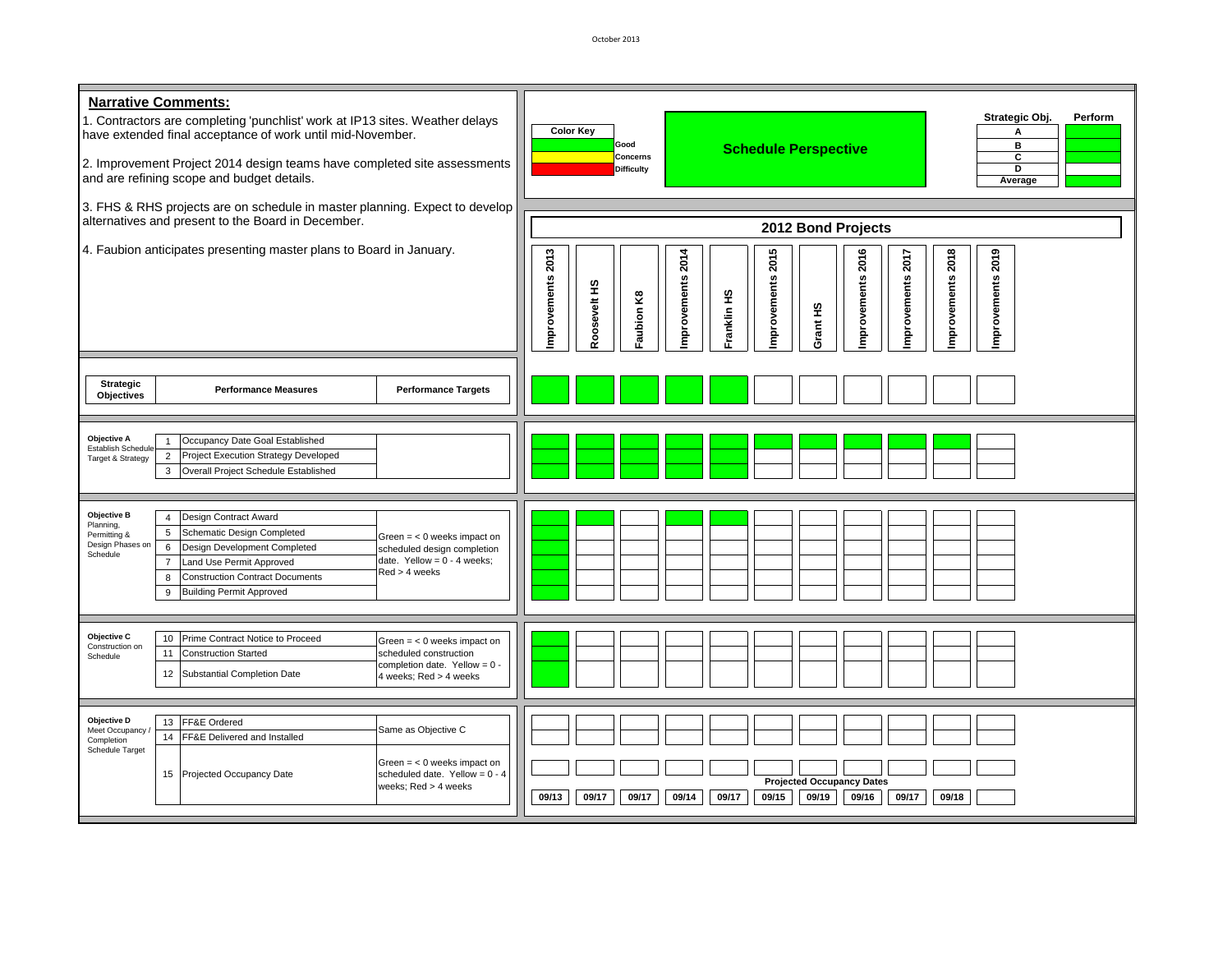| <b>Narrative Comments:</b><br>1. Receiving feedback from building leadership on construction completion.<br>High levels of satisfaction are being reported.                                                                                                                                                                           | Strategic Obj.<br>erformano<br><b>Color Key</b><br>Α<br>в<br>Good<br><b>Stakeholder Perspective</b><br>c<br><b>Concerns</b><br>Average<br><b>Difficulty</b>                                                                    |  |  |  |  |
|---------------------------------------------------------------------------------------------------------------------------------------------------------------------------------------------------------------------------------------------------------------------------------------------------------------------------------------|--------------------------------------------------------------------------------------------------------------------------------------------------------------------------------------------------------------------------------|--|--|--|--|
|                                                                                                                                                                                                                                                                                                                                       | 2012 Bond Projects                                                                                                                                                                                                             |  |  |  |  |
|                                                                                                                                                                                                                                                                                                                                       | Improvements<br> 2017<br>Improvements<br>2018<br>Improvements<br>2019<br>Improvements<br>2013<br>Improvements<br>2014<br>Improvements<br>2015<br>Improvements<br>Roosevelt HS<br>Franklin HS<br>Faubion K8<br>Grant HS<br>2016 |  |  |  |  |
| Strategic<br><b>Performance Targets</b><br><b>Performance Measures</b><br><b>Objectives</b>                                                                                                                                                                                                                                           |                                                                                                                                                                                                                                |  |  |  |  |
| Objective A<br>Project Scope Meets Educational Needs<br>Green: Rating of $\geq 4.0$ (1 - 5<br>$\overline{1}$<br>Meets Educational<br>Design Meets Educational Needs<br>$\overline{2}$<br>scale) Yellow: 3.0 - 4.0; Red: <<br>Needs<br><b>Construction Meets Educational Needs</b><br>3.0<br>3                                         |                                                                                                                                                                                                                                |  |  |  |  |
| Project Scope Meets Maint. / Facility Needs<br><b>Objective B</b><br>Green: Rating of $\geq 4.0$ (1 - 5<br>$\overline{4}$<br>Meets<br>Design Meets Maint. / Facility Needs<br>scale) Yellow: 3.0 - 4.0; Red: <<br>$5\phantom{.0}$<br>Maintenance /<br>3.0<br>Construction Meets Maint. / Facility Needs<br>6<br><b>Facility Needs</b> |                                                                                                                                                                                                                                |  |  |  |  |
| Objective C<br>Project Scope Meets DAG Needs<br>$\overline{7}$<br>Green: Rating of $\geq 4.0$ (1 - 5<br>Design Advisory<br>scale) Yellow: 3.0 - 4.0; Red: <<br>Design Meets DAG Needs<br>8<br>Group (DAG)<br><b>Construction Meets DAG Needs</b><br>3.0<br>9<br>Needs                                                                 |                                                                                                                                                                                                                                |  |  |  |  |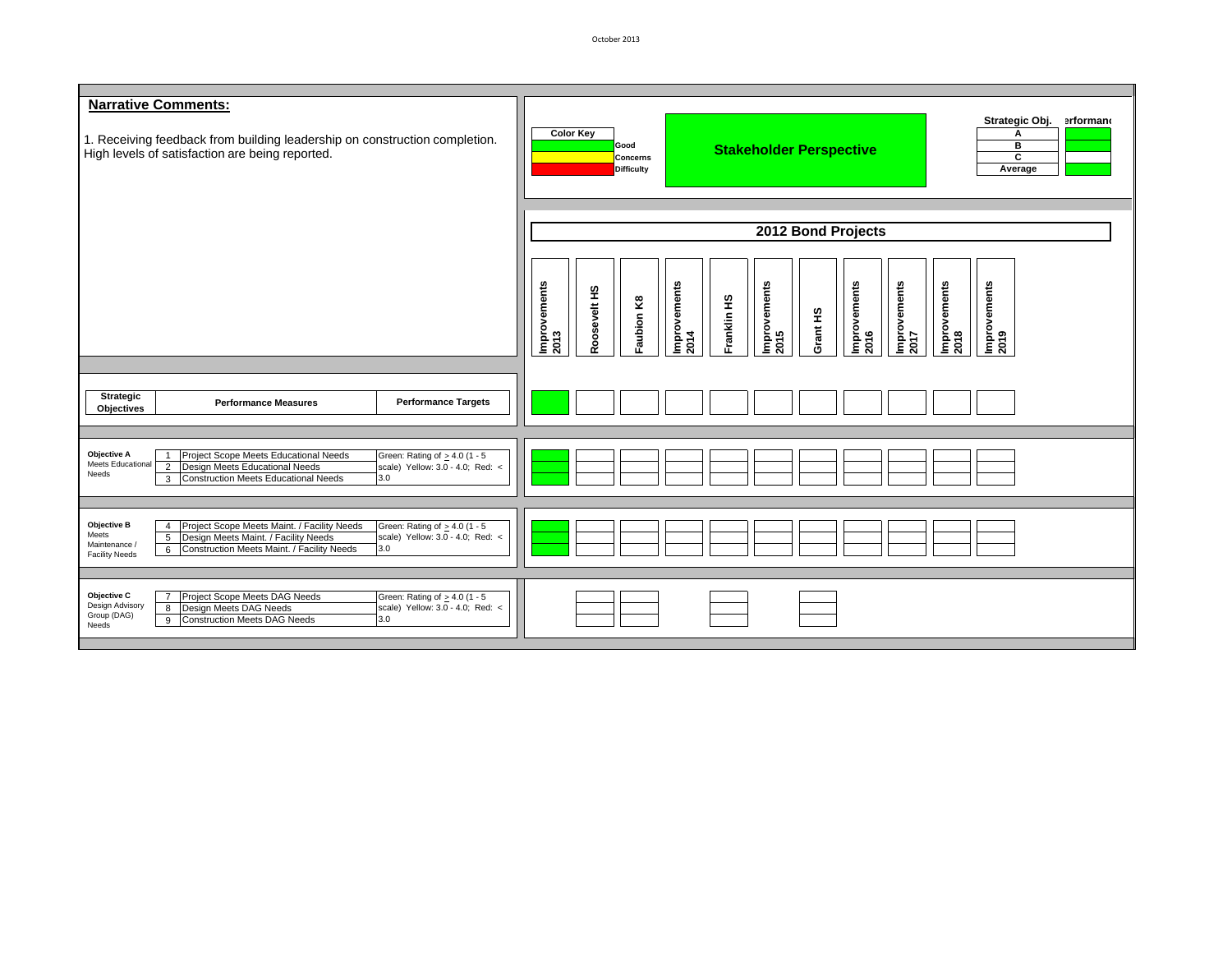October 2013

| <b>Narrative Comments:</b><br>1. Overall bond program MWESB participation at 11.4% of total invoice<br>payments.<br>2. Consultants and contractors continue to register in BizConnect.<br>3. Apprenticable trade participation objectives under discussion with City of<br>Portland as regards their administration of the program.                         | Strategic Obj.<br>Perform<br><b>Color Key</b><br>А<br>Good<br>в<br><b>Equity Perspective</b><br>c<br><b>Concerns</b><br>Average<br><b>Difficulty</b><br>2012 Bond Projects<br>Program Costs<br>Improvements<br>2014<br>Improvements<br>2016<br>Improvements<br>2017<br> Improvements<br> 2018<br>mprovements<br>Improvements<br>2013<br>mprovements |
|-------------------------------------------------------------------------------------------------------------------------------------------------------------------------------------------------------------------------------------------------------------------------------------------------------------------------------------------------------------|-----------------------------------------------------------------------------------------------------------------------------------------------------------------------------------------------------------------------------------------------------------------------------------------------------------------------------------------------------|
| <b>Strategic</b><br><b>Performance Measures</b><br><b>Performance Targets</b><br><b>Objectives</b>                                                                                                                                                                                                                                                          | Roosevelt HS<br>Program<br>Contingency<br>Franklin HS<br>Faubion K8<br>Grant HS<br>2015<br>2019                                                                                                                                                                                                                                                     |
| Objective A<br>Project objectives established<br>$\mathbf{1}$<br><b>Meets Aspirational</b><br>Green: MWESB >18% Yellow:<br>Consultants - % of payments made to<br>$\overline{2}$<br><b>MWESB</b><br>MWESB >10%; Red:<br>MWESB owned<br>Contractors - % of payments made to MWESB MWESB <10%<br>$\mathbf{3}$<br>owned                                        |                                                                                                                                                                                                                                                                                                                                                     |
| Objective B<br>Project objectives established >\$200k<br>Green: participation >20%<br>$\overline{4}$<br>apprenticable<br>contracts<br>Yellow: participation >10%;<br>trade participation<br>Contractors % of labor hours/apprenticable<br>$5\phantom{.0}$<br>Red: participation <10%<br>trade                                                               |                                                                                                                                                                                                                                                                                                                                                     |
| Objective C<br>Project objectives established >\$100k<br>Green: 100% registered in<br>6<br>Meets student<br>contracts<br>BizConnect Yellow: >80%<br>participation<br>firms registered in BizConnect;<br>Consultants student participation<br>$\overline{7}$<br>Red: <80% firms registered in<br>8<br>Contractors student participation<br><b>BizConnect</b> |                                                                                                                                                                                                                                                                                                                                                     |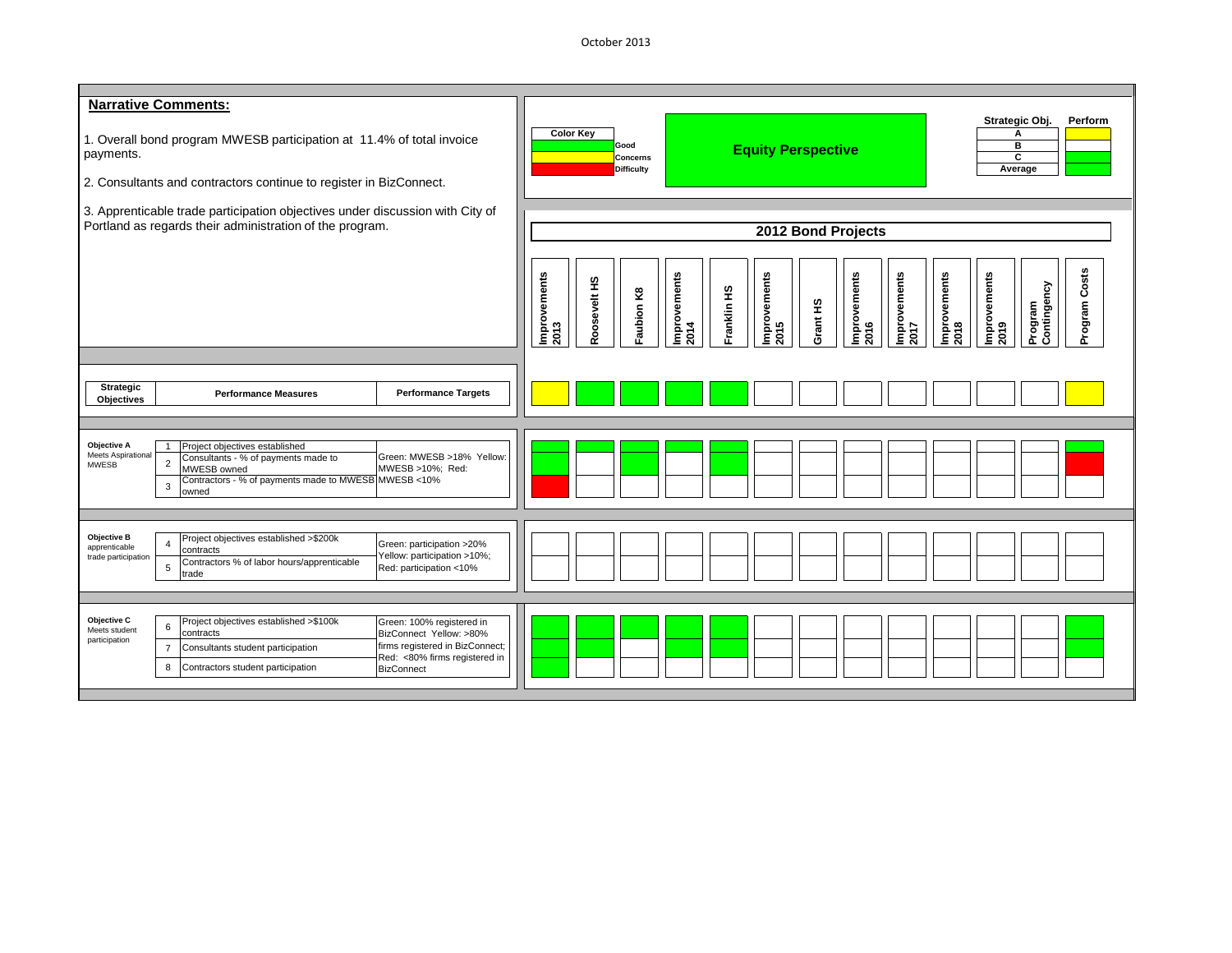#### Project Management Cost Report November 2013

| <b>Project Name</b>                | <b>Original Budget</b> | Approved<br><b>Budget Changes</b> | <b>Current Budget</b> | <b>Estimate At</b><br><b>Completion</b> | <b>Forecasted</b><br>Over/(Under) | <b>Actuals</b><br>Approved |
|------------------------------------|------------------------|-----------------------------------|-----------------------|-----------------------------------------|-----------------------------------|----------------------------|
| 1 Franklin HS Modernization        | 81,585,655             | 7,158,911                         | 88,744,566            | 84,622,074                              | (4, 122, 492)                     | 12,346                     |
| 2 Grant HS Modernization           | 88,336,829             | $\Omega$                          | 88,336,829            | 76,827,255                              | (11,509,574)                      |                            |
| 3 Roosevelt HS Modernization       | 68,418,695             | 4,625,345                         | 73,044,040            | 69,194,634                              | (3,849,406)                       | 2,170                      |
| 4 Faubion Replacement              | 27,035,537             | $\Omega$                          | 27,035,537            | 24,931,710                              | (2,103,827)                       | 540,489                    |
| 5 Improvement Project 2013         | 9,467,471              | 3,981,344                         | 13,448,815            | 12,016,959                              | (1,431,856)                       | 11,229,264                 |
| 6 Improvement Project 2014         | 13,620,121             | 1,940,998                         | 15,561,119            | 13,184,928                              | (2,376,191)                       | 126,024                    |
| 7 Improvement Project 2015         | 13,521,066             | 366,337                           | 13,887,403            | 11,949,981                              | (1,937,422)                       |                            |
| 8 Improvement Project 2016         | 15,274,437             | (7,791,052)                       | 7,483,385             | 6,439,383                               | (1,044,002)                       |                            |
| 9 Improvement Project 2017         | 6,796,707              | 6,985,759                         | 13,782,466            | 11,859,683                              | (1,922,783)                       | $\Omega$                   |
| 10 Improvement Project 2018        | 9,062,119              | (1,056,723)                       | 8,005,396             | 6,888,569                               | (1, 116, 827)                     | $\Omega$                   |
| 11 Master Planning - Benson HS     | 191,667                |                                   | 191,667               | 191,667                                 | $\Omega$                          | $\Omega$                   |
| 12 Master Planning - Cleveland HS  | 191,667                | 0                                 | 191,667               | 191,667                                 |                                   | $\Omega$                   |
| 13 Master Planning - Jefferson HS  | 191,667                | $\overline{0}$                    | 191,667               | 191,667                                 | $\Omega$                          | $\Omega$                   |
| 14 Master Planning - Lincoln HS    | 191,667                | 0                                 | 191,667               | 191,667                                 |                                   | $\Omega$                   |
| 15 Master Planning - Madison HS    | 191,667                | 0                                 | 191,667               | 191,667                                 | $\Omega$                          | $\Omega$                   |
| 16 Master Planning - Wilson HS     | 191,667                | 0                                 | 191,667               | 191,667                                 |                                   | O                          |
| 17 Swing Sites & Transportation    | 9,550,000              | (2,500,000)                       | 7,050,000             | 7,050,000                               |                                   | $\Omega$                   |
| 18 Marshall Swing Site - Bond 2012 |                        | 2,500,000                         | 2,500,000             | 3,999,557                               | 1,499,557                         | 443                        |
| 19 Educational Specification       |                        | 300,000                           | 300,000               | 252,793                                 | (47, 207)                         | 195,657                    |
| 20 Debt Repayment                  | 45,000,000             | 0                                 | 45,000,000            | 45,000,000                              |                                   | 45,000,000                 |
| 21 2012 Bond Program               | 93,181,361             | 416,169                           | 93,597,530            | 59,064,043                              | (34, 533, 487)                    | 2,351,308                  |
|                                    | 482,000,000            | 16,927,087                        | 498,927,087           | 434,431,570                             | (64, 495, 517)                    | 59,457,701                 |

| Project Cost Summary Report for 2012 Capital Improvement Bond Program |                         |                       |                       |                         |                  |                 |  |
|-----------------------------------------------------------------------|-------------------------|-----------------------|-----------------------|-------------------------|------------------|-----------------|--|
| Capital Program Start Date:<br>Nov 2012                               |                         |                       |                       |                         | Report Run Date: | 11/1/2013       |  |
| Capital Program End Date:<br><b>Nov 2020</b>                          |                         |                       |                       |                         |                  |                 |  |
|                                                                       | <b>Original Project</b> | <b>Project Budget</b> |                       | <b>Project Estimate</b> | Forecasted       | <b>Invoices</b> |  |
| <b>Project Name</b>                                                   | <b>Budget</b>           | Changes               | <b>Current Budget</b> | <b>At Completion</b>    | Over/(Under)     | Approved        |  |
| <b>Franklin HS Modernization</b>                                      | 81,585,655              | 7,158,911             | 88,744,566            | 84.622.074              | (4.122.492)      | 12,346          |  |
| <b>Grant HS Modernization</b>                                         | 88,336,829              | $\Omega$              | 88,336,829            | 76,827,255              | (11,509,574)     | $\Omega$        |  |
| Roosevelt HS Modernization                                            | 68,418,695              | 4,625,345             | 73.044.040            | 69,194,634              | (3,849,406)      | 2,170           |  |
| <b>Faubion Replacement</b>                                            | 27,035,537              | O                     | 27,035,537            | 24,931,710              | (2,103,827)      | 540,489         |  |
| Improvement Project 2013                                              | 9,467,471               | 3,981,344             | 13,448,815            | 12,016,959              | (1,431,856)      | 11,229,264      |  |
| Improvement Project 2014                                              | 13,620,121              | 1,940,998             | 15,561,119            | 13,184,928              | (2,376,191)      | 126,024         |  |
| Improvement Project 2015                                              | 13,521,066              | 366,337               | 13,887,403            | 11,949,981              | (1,937,422)      |                 |  |
| Improvement Project 2016                                              | 15,274,437              | (7,791,052)           | 7,483,385             | 6,439,383               | (1,044,002)      | $\Omega$        |  |
| Improvement Project 2017                                              | 6,796,707               | 6,985,759             | 13,782,466            | 11,859,683              | (1,922,783)      | $\Omega$        |  |
| Improvement Project 2018                                              | 9,062,119               | (1,056,723)           | 8,005,396             | 6,888,569               | (1, 116, 827)    | $\mathbf{0}$    |  |
| Master Planning - Benson HS                                           | 191,667                 |                       | 191,667               | 191,667                 | 0                | $\Omega$        |  |
| Master Planning - Cleveland HS                                        | 191,667                 | $\Omega$              | 191.667               | 191.667                 | 0                | $\Omega$        |  |
| Master Planning - Jefferson HS                                        | 191,667                 | 0                     | 191,667               | 191,667                 |                  | $\Omega$        |  |
| Master Planning - Lincoln HS                                          | 191,667                 | $\mathbf 0$           | 191,667               | 191,667                 | 0                | $\mathbf{0}$    |  |
| Master Planning - Madison HS                                          | 191,667                 | $\Omega$              | 191,667               | 191,667                 | 0                | $\mathbf{0}$    |  |
| Master Planning - Wilson HS                                           | 191,667                 | $\Omega$              | 191,667               | 191,667                 | O                | $\mathbf{0}$    |  |
| Swing Sites & Transportation                                          | 9,550,000               | (2,500,000)           | 7,050,000             | 7,050,000               |                  | $\Omega$        |  |
| Marshall Swing Site - Bond 2012                                       | $\Omega$                | 2,500,000             | 2.500.000             | 3,999,557               | 1,499,557        | 443             |  |
| <b>Educational Specification</b>                                      | $\Omega$                | 300,000               | 300.000               | 252,793                 | (47, 207)        | 195,657         |  |
| Debt Repayment                                                        | 45,000,000              | $\Omega$              | 45,000,000            | 45,000,000              | O                | 45,000,000      |  |
| 2012 Bond Program                                                     | 93,181,361              | 416,169               | 93,597,530            | 59,064,043              | (34, 533, 487)   | 2,351,308       |  |
|                                                                       | 482,000,000             | 16,927,087            | 498,927,087           | 434,431,570             | (64, 495, 517)   | 59,457,701      |  |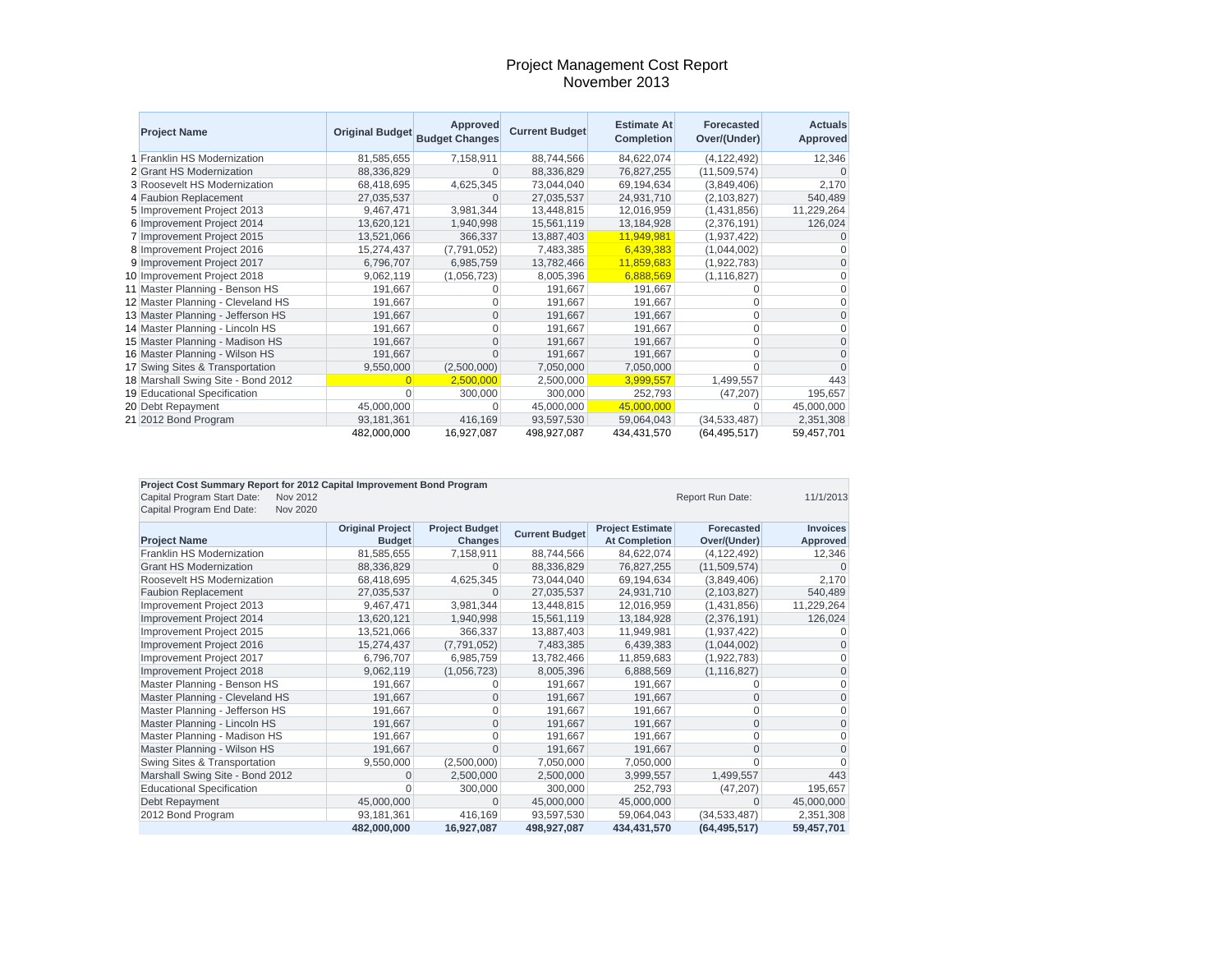

# **OSM Board Topics Schedule**

## November 2013

Monday 11/18 ‐ Board

- Quarterly OSM update
- FHS/RHS/GHS size recommendations (adopt resolution)

Tuesday 11/19 – RHS Open house (Master Plan)

Wednesday 11/20 ‐ FHS Open house (Master Plan)

Thursday 11/21 ‐ LRFP Advisory Committee

## December 2013

Monday 12/02 – Board

FHS & RHS master plan (draft resolutions) – Staff presentation

Monday 12/16 ‐ Board

- FHS & RHS master plan (adopt resolutions)
- Monthly OSM update BSC (packet only, no presentation)

Thursday 12/19 – Faubion open house (Master Plan)

## January 2014

Monday 1/6 ‐ Board

- Faubion master plan (draft resolution) Staff presentation
- Ed Spec 'phase 2' (draft resolution) Staff presentation

Wednesday 1/15 – BAC quarterly meeting (FHS)

Monday 1/21 ‐ Board

- Faubion master plan (adopt resolution)
- Monthly OSM update BSC (packet only, no presentation)
- Ed Spec 'phase 2' (adopt resolution)
- Consent CM/GC contract award recommendations FHS & RHS
- Consent Marshall Fire alarm contract award recommendation

February 2014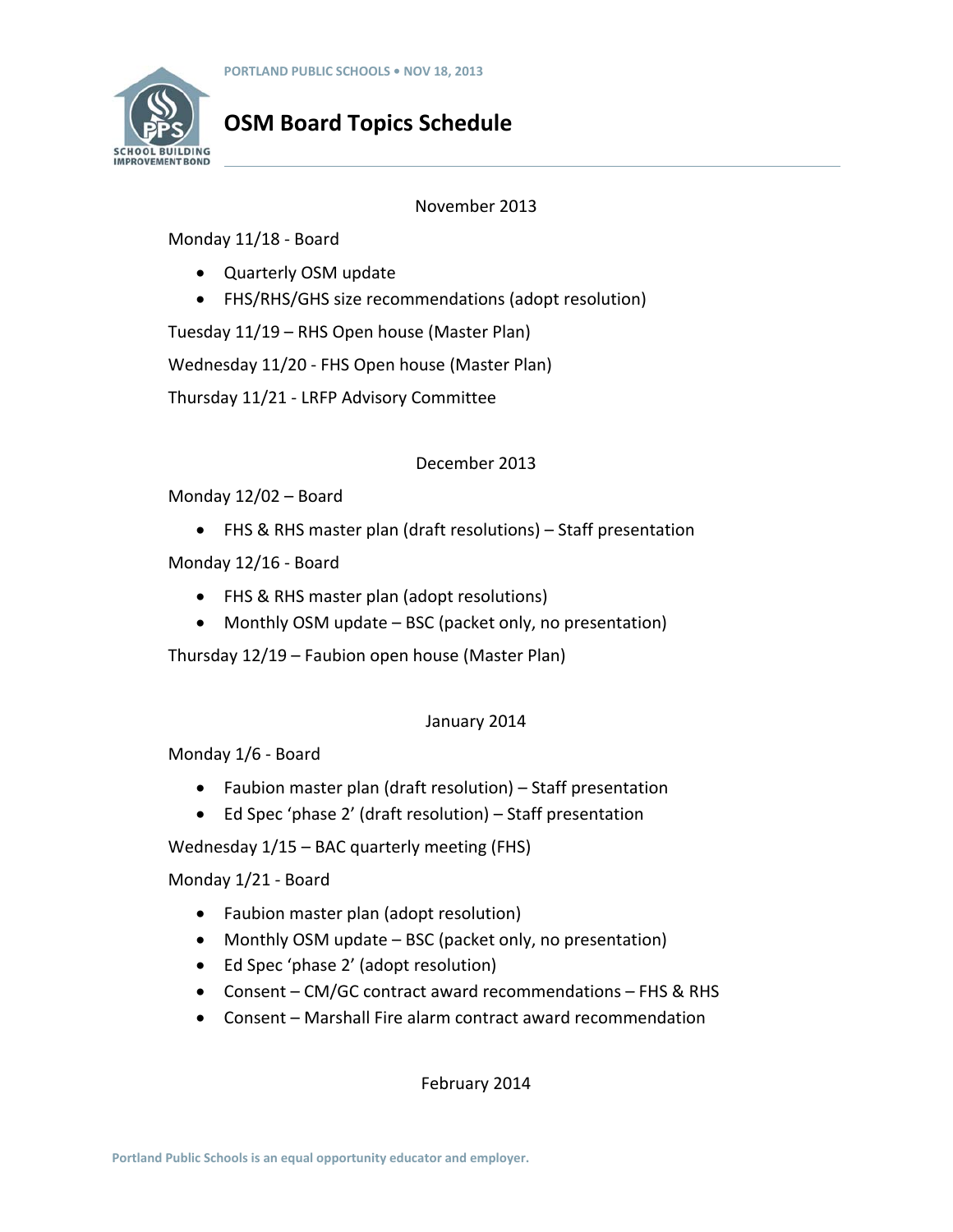

Monday 2/3 – Board – No OSM topics

Tuesday 2/18 – Board

- Quarterly OSM update
- BAC quarterly update

Monday 2/24 – Board – No OSM topics

## March 2014

Monday 3/17 – Board

FHS & RHS schematic design (draft resolutions) – Staff presentation

Monday 3/31 – Board

- FHS & RHS schematic design (adopt resolutions)
- Monthly OSM update BSC (packet only, no presentation)

Placeholders:

FHS & RHS Schematic Design workshops (Jan‐Mar)

FHS & RHS Operations group stakeholder meetings

PBOT Agreement > City Council adoption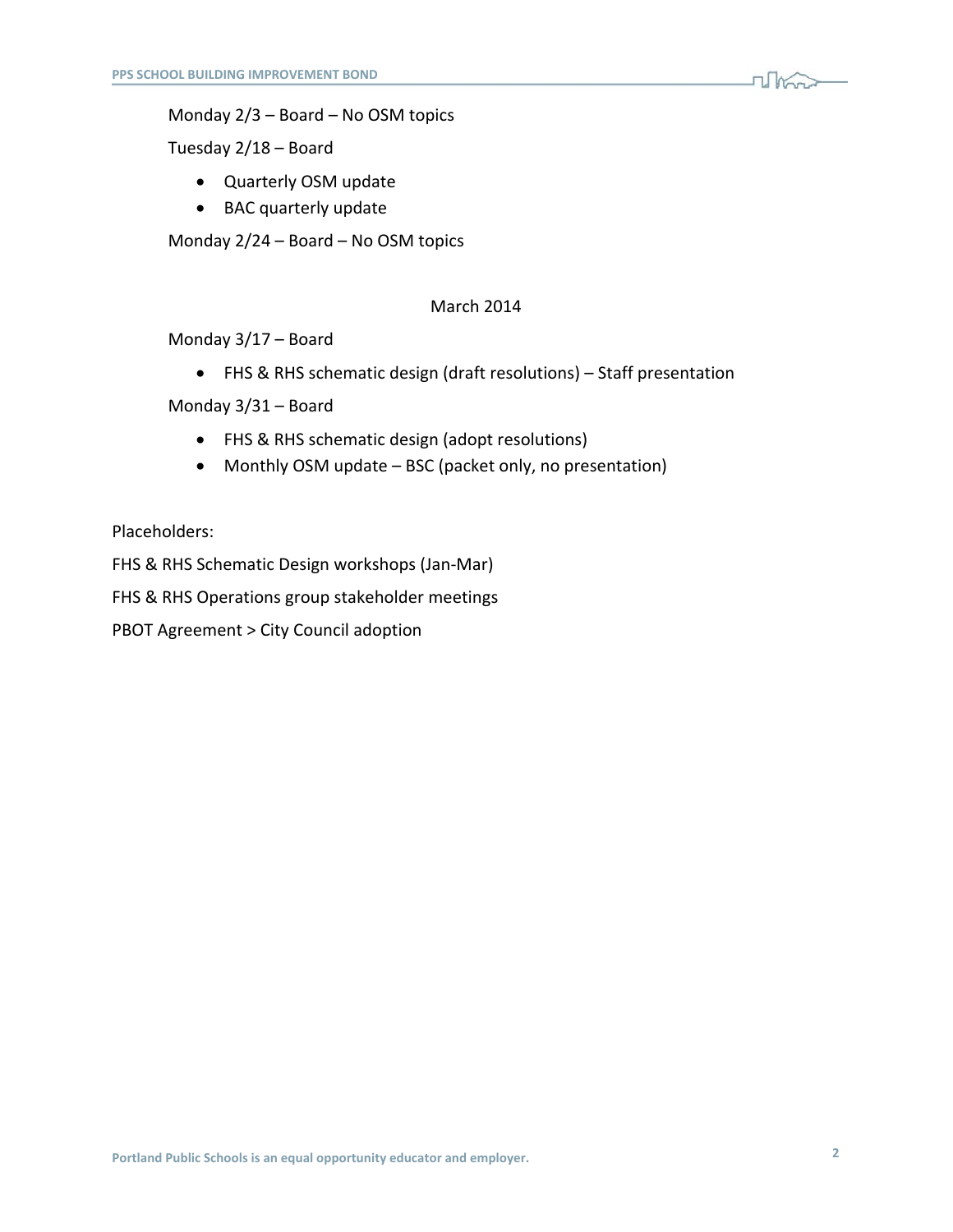#### BOARD OF EDUCATION SCHOOL DISTRICT NO. 1J, MULTNOMAH COUNTY, OREGON

## INDEX TO THE AGENDA

November 18, 2013

**Board Board** Action<br>Number Number Page

## Purchases, Bids, Contracts

| 4838 | Revenue Contracts that Exceed \$25,000 Limit for Delegation of Authority3 |
|------|---------------------------------------------------------------------------|
| 4839 |                                                                           |

# Other Matters Requiring Board Action

| 4840 | Authorizing Franklin, Grant and Roosevelt High School Full Modernization |  |
|------|--------------------------------------------------------------------------|--|
|      | Building Capacities as Part of the 2012 Capital Bond Program and         |  |
|      |                                                                          |  |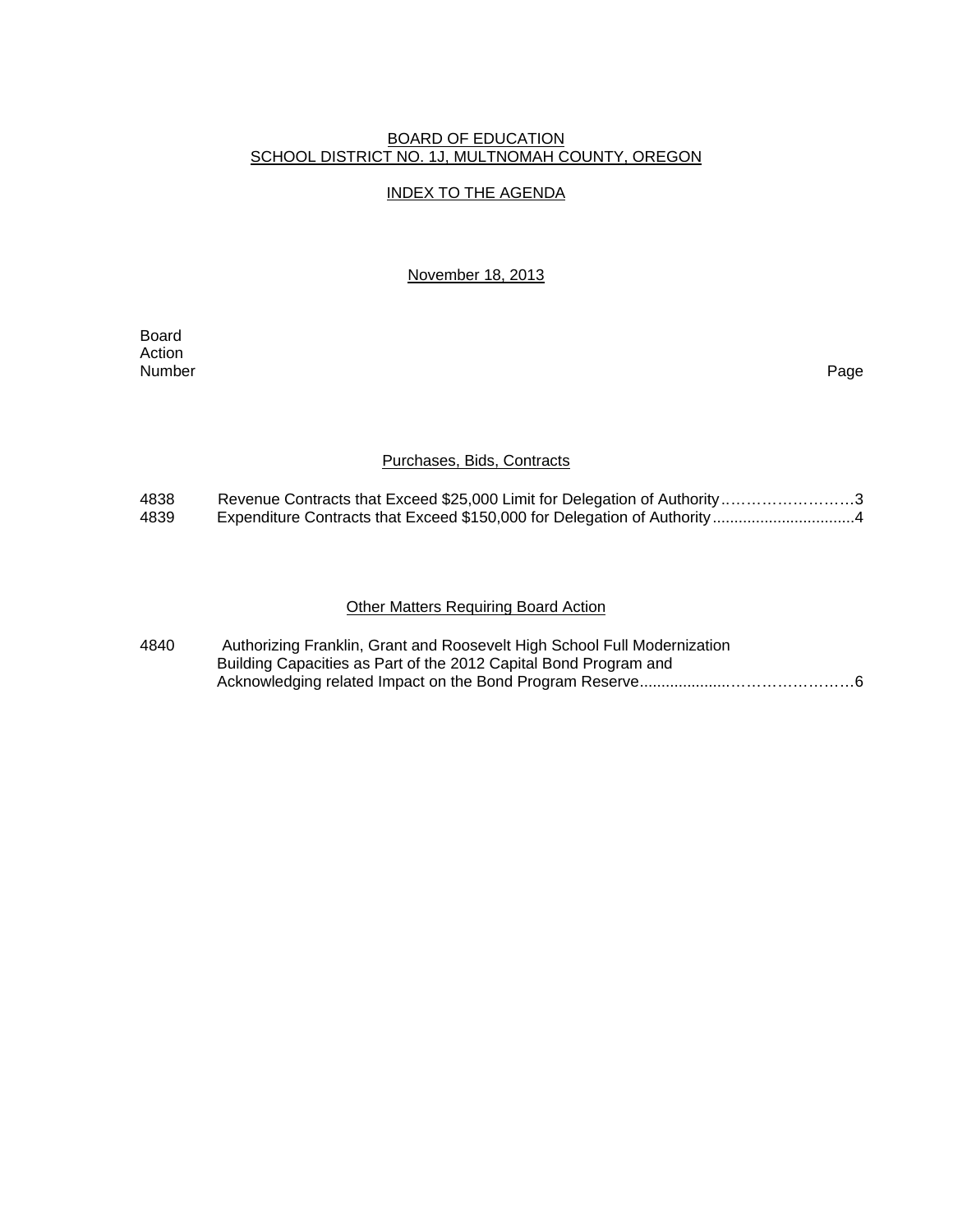# Purchases, Bids, Contracts

The Superintendent RECOMMENDS adoption of the following items:

Numbers 4838 and 4839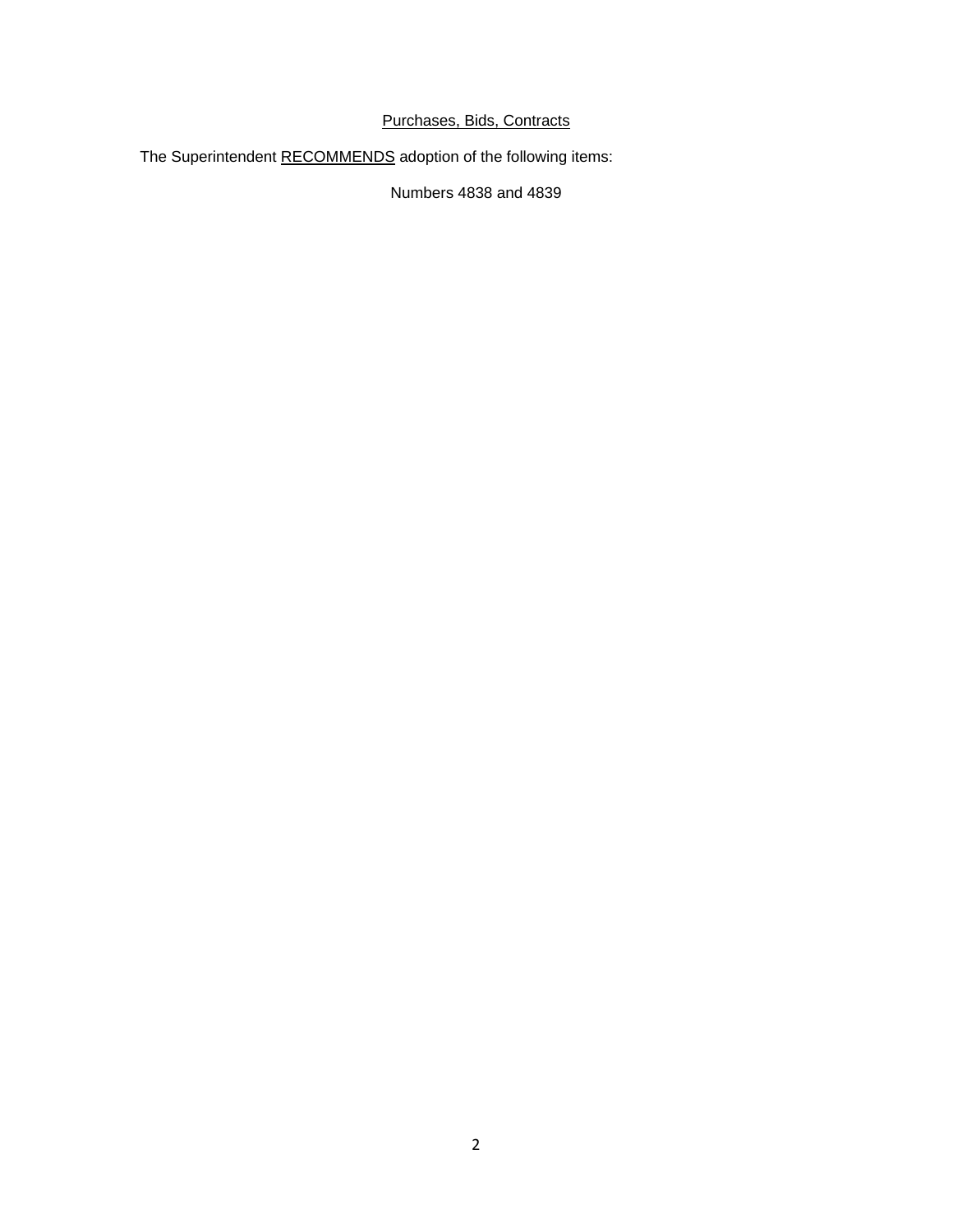## **RESOLUTION No. 4838**

## Revenue Contracts that Exceed \$25,000 Limit for Delegation of Authority

## **RECITAL**

Portland Public Schools ("District") Public Contracting Rules PPS-45-0200 ("Authority to Approve District Contracts; Delegation of Authority to Superintendent") requires the Board of Education ("Board") to enter into and approve all contracts, except as otherwise expressly authorized. Contracts exceeding \$25,000 per contractor are listed below.

## **RESOLUTION**

The Superintendent recommends that the Board approve these contracts. The Board accepts this recommendation and by this resolution authorizes the Deputy Clerk to enter into agreements in a form approved by General Counsel for the District.

## **NEW CONTRACTS**

#### No New Contracts

#### **NEW INTERGOVERNMENTAL AGREEMENTS / REVENUE ("IGA/Rs")**

No New IGAs

## **AMENDMENTS TO EXISTING CONTRACTS**

| Contractor                  | Contract<br>Amendment<br>Term    | <b>Contract Type</b>                                                 | <b>Description of Services</b>                                                              | Amendment<br>Amount.<br><b>Contract Total</b> | Responsible<br>Administrator.<br><b>Funding Source</b>        |
|-----------------------------|----------------------------------|----------------------------------------------------------------------|---------------------------------------------------------------------------------------------|-----------------------------------------------|---------------------------------------------------------------|
| The University of<br>Oregon | 6/1/2013<br>through<br>5/31/2014 | Intergovernmental<br>Agreement/Revenue<br>IGA/R 59539<br>Amendment 1 | Funding for year two of the<br>three year K-12 Oregon<br>Chinese Flagship grant<br>project. | \$400,000<br>\$850,000                        | D. Armendariz<br><b>Fund 205</b><br>Dept. 9999<br>Grant G1273 |

## **LIMITED SCOPE REAL PROPERTY AGREEMENTS AND AMENDMENTS**

No Limited Scope Real Property Agreements or Amendments

*N. Sullivan*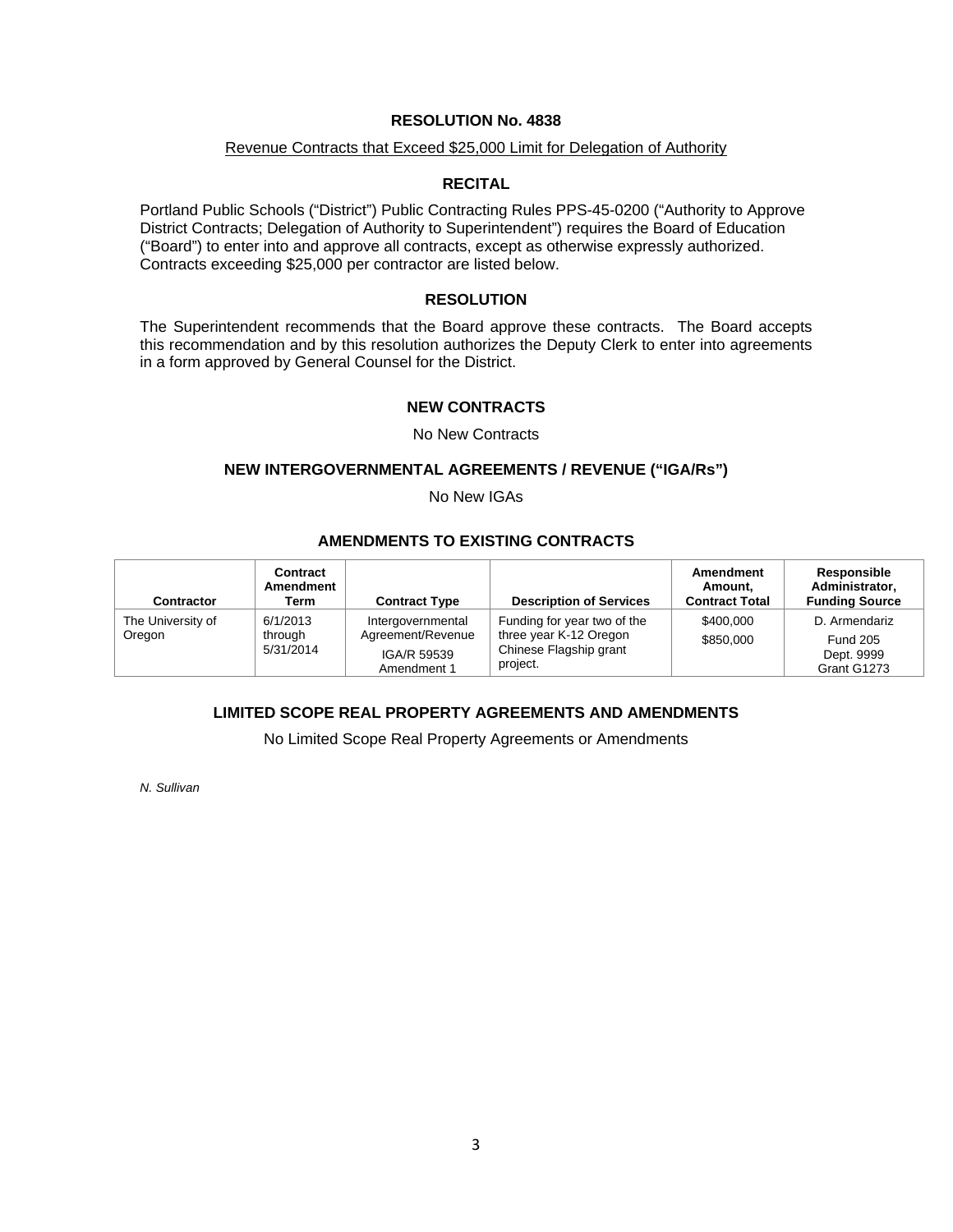## **RESOLUTION No. 4839**

#### Expenditure Contracts that Exceed \$150,000 for Delegation of Authority

## **RECITAL**

Portland Public Schools ("District") Public Contracting Rules PPS-45-0200 ("Authority to Approve District Contracts; Delegation of Authority to Superintendent") requires the Board of Education ("Board") enter into contracts and approve payment for products, materials, supplies, capital outlay, equipment, and services whenever the total amount exceeds \$150,000 per contract, excepting settlement or real property agreements. Contracts meeting this criterion are listed below.

## **RESOLUTION**

The Superintendent recommends that the Board approve these contracts. The Board accepts this recommendation and by this resolution authorizes the Deputy Clerk to enter into agreements in a form approved by General Counsel for the District.

| Contractor                | Contract<br>Term                 | <b>Contract Type</b>                 | <b>Description of Services</b>                                                                                                                                                  | <b>Contract</b><br>Amount | Responsible<br>Administrator.<br><b>Funding Source</b> |
|---------------------------|----------------------------------|--------------------------------------|---------------------------------------------------------------------------------------------------------------------------------------------------------------------------------|---------------------------|--------------------------------------------------------|
| Self Enhancement,<br>Inc. | 9/1/2013<br>through<br>6/30/2014 | <b>Personal Services</b><br>PS 60297 | Jefferson: Provide support and<br>advocacy services, and<br>programs to assist in raising<br>achievement, on time grade<br>level promotion, and high<br>school graduation rate. | \$830,000                 | L. Poe<br>Funds 101 & 205<br>Dept. 5431<br>Grant G1321 |

#### **NEW CONTRACTS**

## **NEW INTERGOVERNMENTAL AGREEMENTS ("IGAs")**

No New IGAs

## **AMENDMENTS TO EXISTING CONTRACTS**

No New Amendments to Existing Contracts

*N. Sullivan*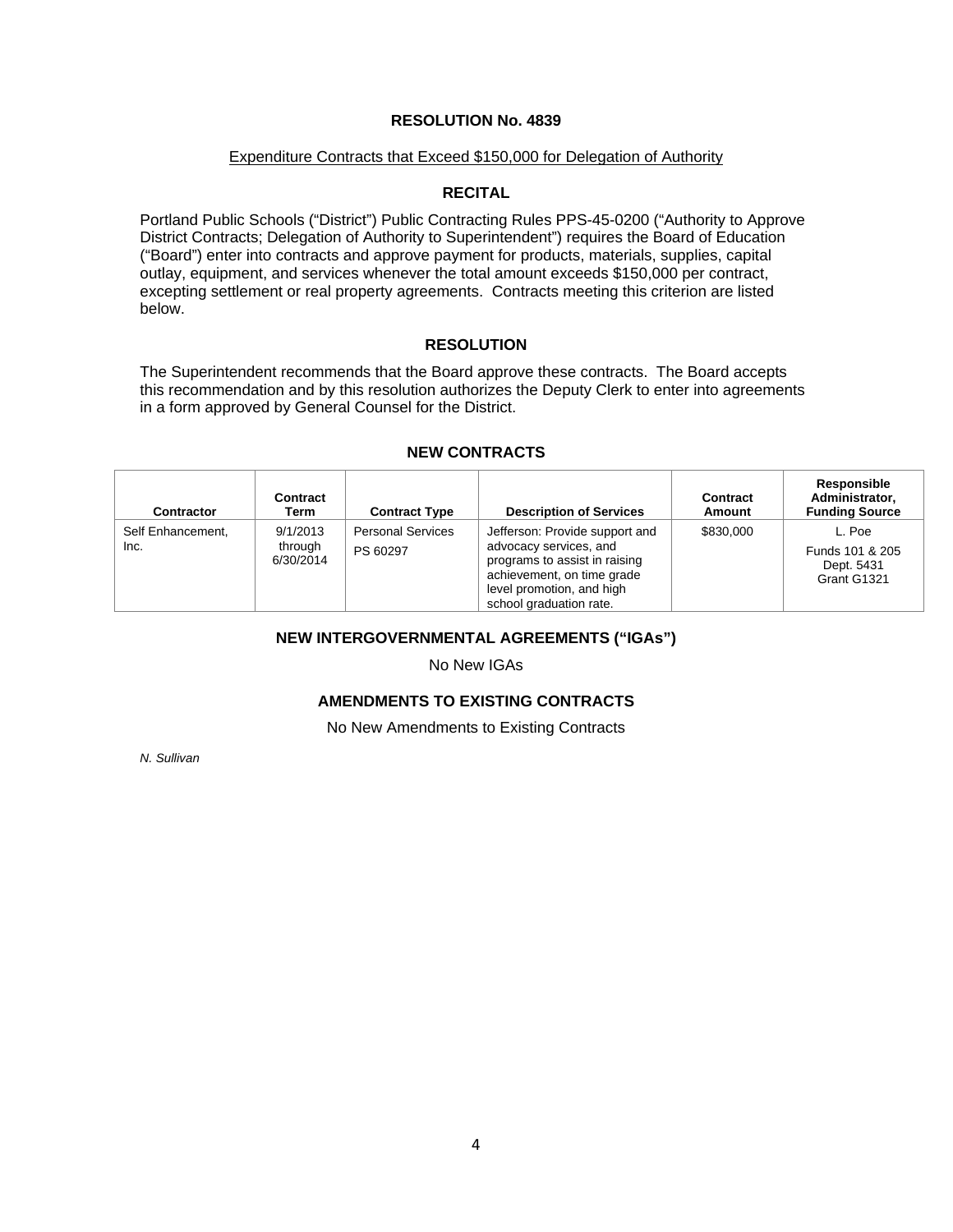# **Other Matters Requiring Board Action**

The Superintendent RECOMMENDS adoption of the following item:

Number 4840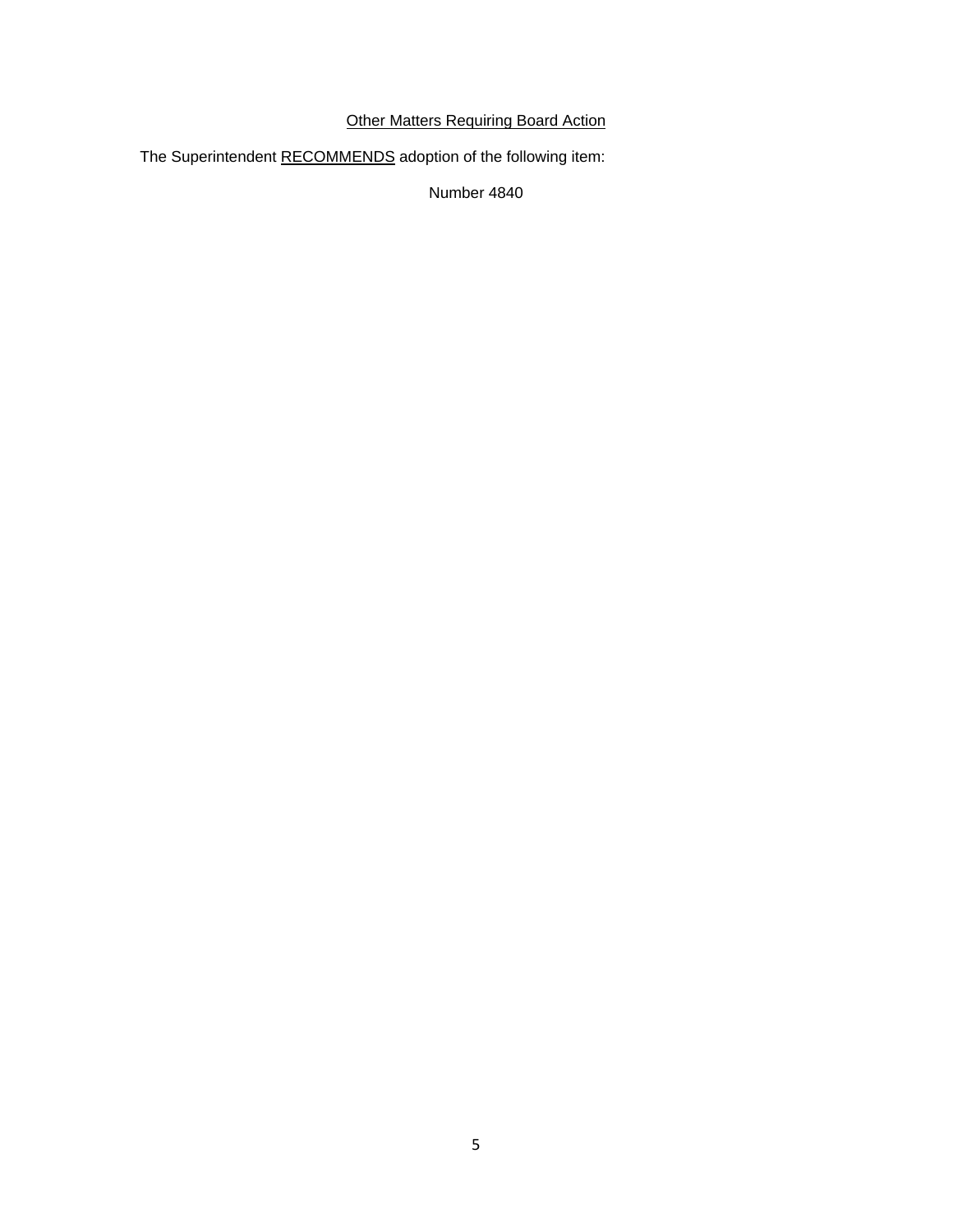## **RESOLUTION No. 4840**

#### Authorizing Franklin, Grant and Roosevelt High School Full Modernization Building Capacities as Part of the 2012 Capital Bond Program and Acknowledging Related Impact on the Bond Program Reserve

## **RECITAL**

- A. Sixty Six percent (66%) of Portland Public School District ("PPS") voters approved a ballot measure in November 2012 for a Portland Public Schools bond to improve schools.
- B. The approved 2012 Capital Bond Program includes the full modernization of three comprehensive high schools: Franklin, Grant and Roosevelt.
- C. Following voter approval of the capital bond program a community-wide visioning process resulted in Resolution No. 4800 adopting the Education Facility Vision as part of the District-wide Education Specifications.
- D. Consistent with the Facility Vision, phase 2 of the Education Specification process ensued resulting in a comprehensive high school area program which includes required core and advanced educational program; fine and performing arts; athletics; administration; counseling/career; SPED; ESL; student center/commons (also serves as cafeteria); media center; miscellaneous educational, student, custodial, mechanical and electrical support spaces; enhanced electives; partner/community use; and wrap-around service providers.
- E. The community clearly indicated a desire for community use of appropriate high school building spaces that requires consideration during the design processes, particularly as regards zoning of spaces for public access while maintaining building-wide security.
- F. The 2010 High School System Design process stabilized high school enrollment and equitable core program offerings.
- G. The 2010 High School System Design recommendations state that "schools at 1,300 will have more flexibility to meet the diverse interest of students within the elective arena."
- H. Enrollment projections provide possible scenarios for a 10-year window, but PPS school buildings should be scaled up, where possible, to support multiple generations influenced not only by birth rates but also in-migration to the Portland area.
- I. The 2012 capital bond program was developed with individual project contingencies, a \$45 million program-level escalation contingency, and a \$20 million program-level bond reserve for use at the Board's discretion consistent with the projects identified in the voter-approved ballot measure.
- J. The original 2012 capital bond program high school full modernization scopes and budgets were conceptual in nature and now require refinement.
- K. The May 2012 Long-Range Facility Plan had a 10-year planning horizon pursuant to ORS 190, but recommended planning a "robust program capacity for each rebuilt or fully renovated facility".
- L. The comprehensive high school Education Specification details space requirements for a robust program.
- M. Enrollment forecasts and anticipated improvements in capture rates require larger capacity schools.